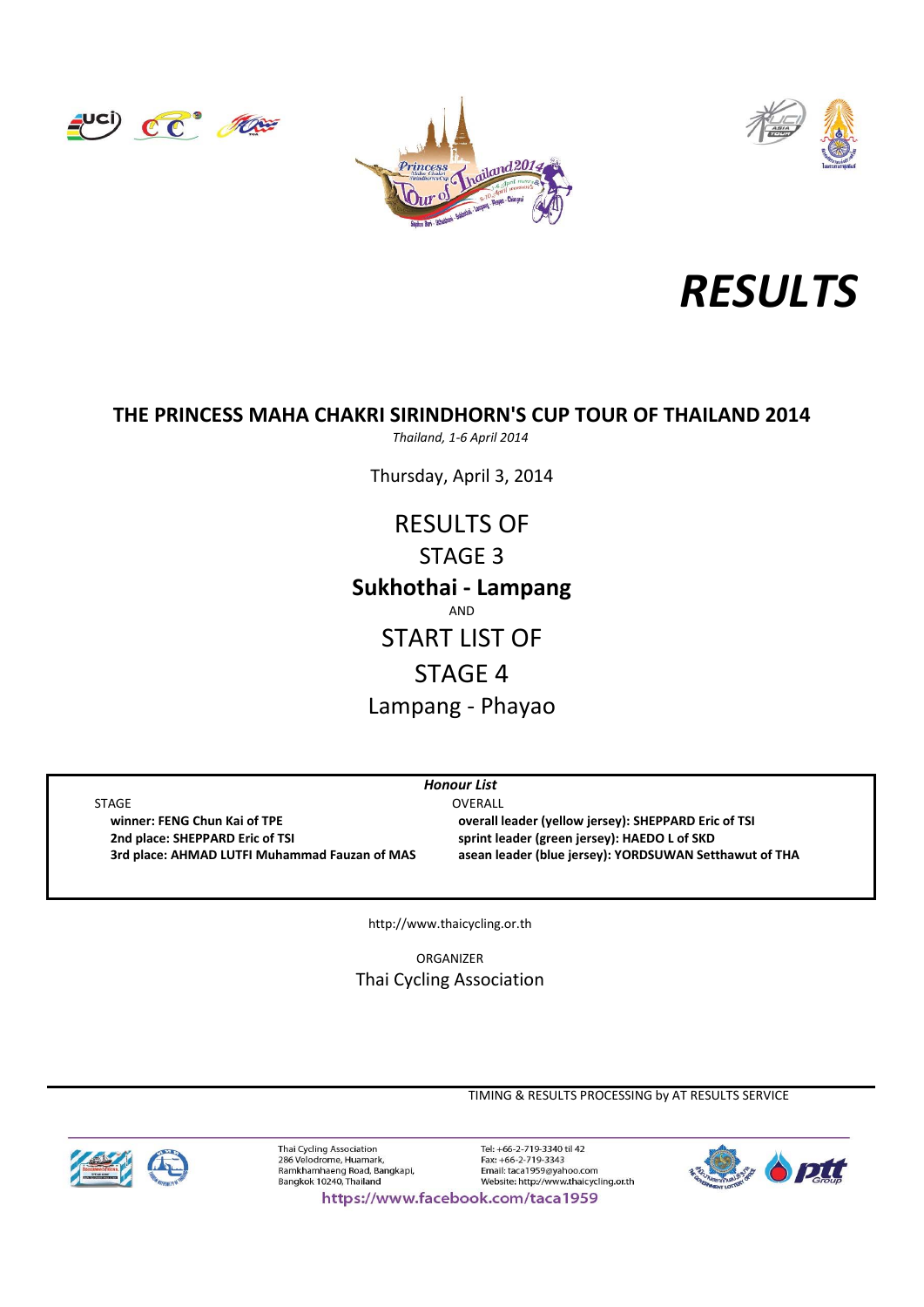STAGE 3 ‐ Sukhothai ‐ Lampang Thursday, April 3, 2014

## *COMMISSAIRES' COMMUNIQUE on Thursday, April 3, 2014*

#### **1 INFORMATION** nbr. 53 JUNG Ha Jeon of SCT had a puncture after the last 3km mark, he was credited with group time 4:36:59.

#### **2 LEADER JERSEY IN STAGE 4**

| YELLOW      | No. 45 SHEPPARD. E of TSI   |
|-------------|-----------------------------|
| GREEN       | No. 71 HAEDO. L of SKD      |
| <b>BLUE</b> | No. 135 YORDSUWAN, S of THA |

#### **3 PENALTY**

UCI Regulations 12.1.040 3.A Article 18 ‐ Rider holding on to some other motor vehicle Fine CHF100 + elimination nbr. 182 BORMATENKOV Sergey UCI code KAZ19911028 of PSN

#### 3.B Article 28 ‐ Failure to respect instructions by the Race Administration or the commissaires Fine CHF100 nbr. 25 YANG Jing UCI code CHN19901025 of MSS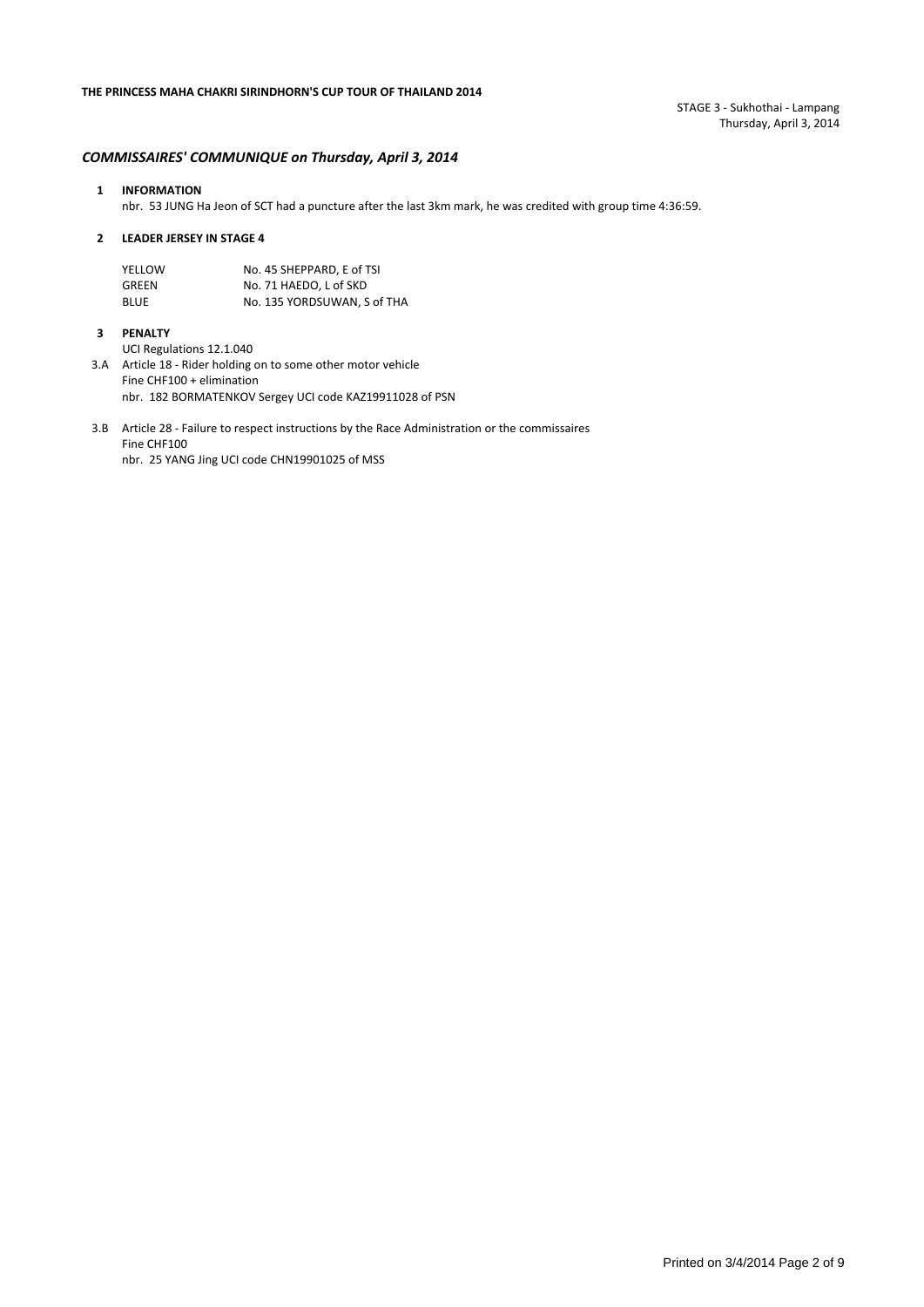STAGE 3 ‐ Sukhothai ‐ Lampang Thursday, April 3, 2014 10:00 Distance : 194.5 km Average Speed of Winner : 42.19km/hr Sunny

## *STAGE INDIVIDUAL CLASSIFICATION*

| <b>PLACE</b> | NO             | NAT               |                      | SURNAME, NAME                       | <b>TEAM</b> | <b>TIME</b>        |                | <b>GAP BONUSES</b> | PENALTY |
|--------------|----------------|-------------------|----------------------|-------------------------------------|-------------|--------------------|----------------|--------------------|---------|
| $\mathbf{1}$ | 141            | <b>TPE</b>        | 19881102             | FENG Chun Kai                       | <b>TPE</b>  | 4:36:36            |                | 10                 |         |
| 2            | 45             | AUS               | 19911016             | <b>SHEPPARD Eric</b>                | TSI         | 4:36:36            | 00:00          | 06                 |         |
| 3            | 123            | <b>MAS</b>        | 19860409             | AHMAD LUTFI Muhammad Fauzan         | MAS         | 4:36:36            | 00:00          | 04                 |         |
| 4            | 73             | <b>ESP</b>        | 19760309             | <b>MANCEBO Francisco</b>            | <b>SKD</b>  | 4:36:40            | 00:04          | 00                 |         |
| 5            | 103            | <b>HKG</b>        | 19910208             | <b>CHEUNG King Lok</b>              | <b>HKG</b>  | 4:36:40            | 00:04          | 00                 |         |
| 6            | 5              | <b>JPN</b>        | 19841227             | NAKAJIMA Yasuharu                   | AIS         | 4:36:40            | 00:04          | 00                 |         |
| 7            | 43             | SIN               | 19901214             | <b>GOH Choon Huat</b>               | TSI         | 4:36:59            | 00:23          | 00                 |         |
| 8            | 192            | <b>THA</b>        | 19910405             | CHANGPAD Kritsada                   | TAS         | 4:36:59            | 00:23          | 00                 |         |
| 9            | 81             | MAS               | 19901010             | MAT SENAN Mohammad Saufi            | <b>TSG</b>  | 4:36:59            | 00:23          | 00                 |         |
| 10           | 23             | <b>CHN</b>        | 19940119             | <b>GU Ying Chuan</b>                | <b>MSS</b>  | 4:36:59            | 00:23          | 00                 |         |
| 11           | 82             | <b>NED</b>        | 19850309             | DE JONGE Maarten                    | <b>TSG</b>  | 4:36:59            | 00:23          | 00                 |         |
| 12           | 91             | <b>DEN</b>        | 19920330             | <b>KALHOEJ Kasper</b>               | <b>DEN</b>  | 4:36:59            | 00:23          | 00                 |         |
| 13           | 133            | <b>THA</b>        | 19880323             | SAIUDOMSIN Phuchong                 | <b>THA</b>  | 4:36:59            | 00:23          | 00                 |         |
| 14           | 134            | THA               | 19920823             | SIRIRONNACHAI Sarawut               | THA         | 4:36:59            | 00:23          | 01                 |         |
| 15           | 131            | <b>THA</b>        | 19890318             | <b>BOONRATANATHANAKORN Thurakit</b> | <b>THA</b>  | 4:36:59            | 00:23          | 00                 |         |
| 16           | 4              | <b>JPN</b>        | 19820917             | MORI Kazuhiro                       | AIS         | 4:36:59            | 00:23          | 00                 |         |
| 17           | 71             | ARG               | 19830418             | <b>HAEDO Lucas</b>                  | <b>SKD</b>  | 4:36:59            | 00:23          | 00                 |         |
| 18           | 11             | <b>JPN</b>        | 19811123             | SHIMIZU Miyataka                    | BGT         | 4:36:59            | 00:23          | 00                 |         |
| 19           | 174            | AUS               | 19910820             | <b>DAVIS Samuel</b>                 | <b>EDH</b>  | 4:36:59            | 00:23          | 00                 |         |
| 20           | 15             | <b>JPN</b>        | 19881108             | UCHIMA Kohei                        | <b>BGT</b>  | 4:36:59            | 00:23          | 00                 |         |
| 21           | 94             | <b>DEN</b>        | 19881115             | EBSEN John                          | <b>DEN</b>  | 4:36:59            | 00:23          | 00                 |         |
| 22           | 65             | JPN               | 19890519             | YOSHIDA Hayato                      | SMN         | 4:36:59            | 00:23          | 00                 |         |
| 23           | 183            | KAZ               | 19900701             | <b>KUSMIN Sergey</b>                | PSN         | 4:36:59            | 00:23          | 00                 |         |
| 24           | 113            | KAZ               | 19930309             | <b>LUKYANOV Dmirtiy</b>             | KAZ         | 4:36:59            | 00:23          | 00                 |         |
| 25           | 75             | <b>MAR</b>        | 19820714             | JELLOUL Moroccan                    | <b>SKD</b>  | 4:36:59            | 00:23          | 00                 |         |
| 26           | 83             | <b>UZB</b>        | 19820611             | <b>HALMURATOV Muradjan</b>          | <b>TSG</b>  | 4:36:59            | 00:23          | 00                 |         |
| 27           | 144            | <b>TPE</b>        | 19800921             | LIU Chin Feng                       | TPE         | 4:36:59            | 00:23          | 00                 |         |
| 28           | $\mathbf{1}$   | <b>JPN</b>        | 19810201             | NISHITANI Taiji                     | AIS         | 4:36:59            | 00:23          | 00                 |         |
| 29           | 55             | <b>KOR</b>        | 19930422             | LEE Seung Kwon                      | SCT         | 4:36:59            | 00:23          | 00                 |         |
| 30           | 164            | VIE               | 19930919             | <b>NGUYEN Hoang Sang</b>            | <b>VIE</b>  | 4:36:59            | 00:23          | 00                 |         |
| 31           | 13             | <b>FRA</b>        | 19851214             | <b>LEBAS Thomas</b>                 | <b>BGT</b>  | 4:36:59            | 00:23          | 00                 |         |
| 32           | 64             | <b>JPN</b>        | 19890722             | NONAKA Ryoma                        | SMN         | 4:36:59            | 00:23          | 00                 |         |
| 33           | 53             | <b>KOR</b>        | 19950430             | JUNG Ha Jeon                        | SCT         | 4:36:59            | 00:23          | 00                 |         |
| 34           | 101            | <b>HKG</b>        | 19871109             | KO Siu Wai                          | <b>HKG</b>  | 4:38:00            | 01:24          | 00                 |         |
| 35           | 143            | TPE               | 19850703             | LEE Wei Cheng                       | TPE         | 4:38:00            | 01:24          | 00                 |         |
| 36           | 115            | KAZ               | 19920318             | PANASSENKO Nikita                   | KAZ         | 4:38:00            | 01:24          | 00                 |         |
| 37           | 145            | <b>TPE</b>        | 19850622             | WU Po Hung                          | <b>TPE</b>  | 4:38:00            | 01:24          | 00                 |         |
| 38           | 102            | <b>HKG</b>        | 19850903             | CHEUNG King Wai                     | <b>HKG</b>  | 4:38:16            | 01:40          | 00                 |         |
| 39           | 181            | KAZ               | 19870301             | JUMABEKOV Nazar                     | PSN         | 4:38:16            | 01:40          | 00                 |         |
| 40           | 51             | <b>KOR</b>        | 19880928             | LEE Ki Seok                         | SCT         | 4:38:16            | 01:40          | 00                 |         |
| 41           | 105            | <b>HKG</b>        | 19940120             | <b>LEUNG Chun Wing</b>              | <b>HKG</b>  | 4:40:17            | 03:41          | 00                 |         |
| 42           | 111            | KAZ               | 19930708             | ZHAKSYLYK Pazylbek                  | KAZ         | 4:40:17            | 03:41          | 00                 |         |
| 43           | 33             | ESP               | 19880219             | <b>MORA VEDRI Sebastian</b>         | <b>MTR</b>  | 4:40:17            | 03:41          | 00                 |         |
| 44           | 135            | <b>THA</b>        | 19940318             | YORDSUWAN Setthawut                 | <b>THA</b>  | 4:44:21            | 07:45          | 00                 |         |
| 45           | 151            | UZB               | 19950504             | <b>TULANOV Rasul</b>                | UZB         | 4:44:46            | 08:10          | 00                 |         |
| 46           | 194            | THA               | 19951211             | <b>LADNGERN Peerapong</b>           | TAS         | 4:44:46            | 08:10          | 00                 |         |
| 47           | 162            | VIE               | 19880712             | HO Van Phuc                         | VIE         | 4:44:46            | 08:10          | 00                 |         |
| 48           | 121            | MAS               | 19931122             | AHMAD FUAT Ahmad Fahmi Farhan       | MAS         | 4:44:46            | 08:10          | 00                 |         |
| 49           | 112            | KAZ               | 19940628             | <b>GAINEYEV Pobert</b>              | KAZ         | 4:44:46            | 08:10          | 00                 |         |
| 50           | 61             | JPN               | 19850621             | <b>HATANAKA Yusuke</b>              | SMN         | 4:44:46            | 08:10          | 00                 |         |
| 51           | 154            | UZB               | 19830323<br>19891022 | <b>TUYCHIEV Vladimir</b>            | UZB         | 4:44:46            | 08:10          | 00                 |         |
| 52           | 165            | VIE               | 19860811             | <b>TANG Chi Hung</b>                | VIE         | 4:44:46            | 08:10<br>08:10 | 00                 |         |
| 53           | 84             | MAS<br>INA        | 19921127             | ROSDI Mohd Nor Umardi               | <b>TSG</b>  | 4:44:46<br>4:44:46 | 08:10          | 00                 |         |
| 54           | 184            |                   |                      | NUR ARIF PRAYOGA Dealton            | PSN         | 4:44:46            | 08:10          | 02                 |         |
| 55<br>56     | 155<br>3       | <b>UZB</b><br>JPN | 19950320<br>19880926 | KHAKIMOV Khusniddin                 | UZB<br>AIS  | 4:44:46            | 08:10          | 00<br>00           |         |
| 57           | 185            |                   | 19900828             | KOMORI Ryohei<br>PRANATA Jimmy      | PSN         |                    | 08:10          | 00                 |         |
| 58           | 25             | INA<br><b>CHN</b> | 19901025             | YANG Jing                           | <b>MSS</b>  | 4:44:46<br>4:44:46 | 08:10          | 00                 |         |
| 59           | 35             | <b>JPN</b>        | 19920318             | WADA Chikara                        | <b>MTR</b>  | 4:46:17            | 09:41          | 00                 |         |
| 60           | 44             | SIN               | 19900828             | HO Jun Rong                         | <b>TSI</b>  | 4:49:37            | 13:01          | 00                 |         |
| 61           | 163            | VIE               | 19920309             | HO Hoang Son                        | VIE         | 4:49:37            | 13:01          | 00                 |         |
| 62           | 52             | <b>KOR</b>        | 19951031             | <b>HAM Seok Hyun</b>                | SCT         | 4:49:37            | 13:01          | 00                 |         |
| 63           | $\overline{2}$ | <b>JPN</b>        | 19871122             | <b>FUKUDA Shimpei</b>               | AIS         | 4:49:37            | 13:01          | 00                 |         |
|              |                |                   |                      |                                     |             |                    |                |                    |         |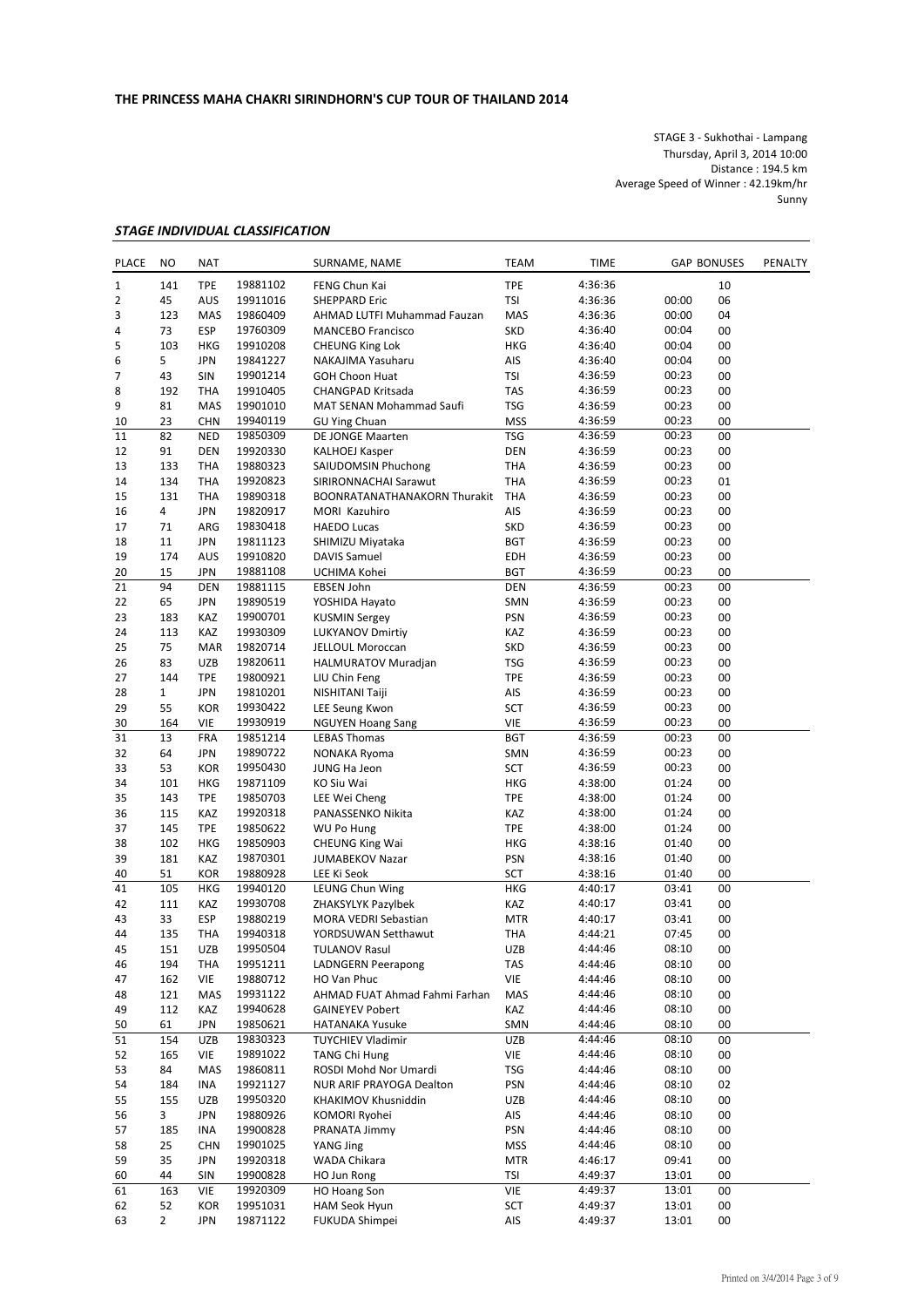## *OUT OF RACE*

| שהמו וט |            |          |                           |            |     |  |
|---------|------------|----------|---------------------------|------------|-----|--|
| 31      | JPN        | 19910812 | YASUHARA Daiki            | MTR        | DNF |  |
| 92      | <b>DEN</b> | 19641005 | <b>FJORD Keld</b>         | DEN        | DNF |  |
| 182     | <b>KAZ</b> | 19911028 | <b>BORMATENKOV Sergey</b> | <b>PSN</b> | DSQ |  |

NOTE: DSQ ‐ Disqualified, DNF ‐ Did Not Finish, DNS ‐ Did Not Start

No of Starters : 89 No of Riders Not Starting: 0 No of Riders Finish After Deadline : 0 No of Riders Dropping Out : 2 No of Riders Disqualified : 1 No of Riders Finished : 86

#### *STAGE BEST ASEAN RIDER*

| <b>PLACE</b> | NO  | NAT |          | SURNAME, NAME               | TEAM | TIME    | <b>GAP BONUSES</b> |    | PENALTY |
|--------------|-----|-----|----------|-----------------------------|------|---------|--------------------|----|---------|
|              | 123 | MAS | 19860409 | AHMAD LUTFI Muhammad Fauzan | MAS  | 4:36:36 |                    | 04 |         |
|              | 133 | THA | 19880323 | SAIUDOMSIN Phuchong         | THA  | 4:36:59 | 00:23              | 00 |         |
|              | 134 | ТНА | 19920823 | SIRIRONNACHAI Sarawut       | THA  | 4:36:59 | 00:23              | 01 |         |
|              |     |     |          |                             |      |         |                    |    |         |

## *STAGE TEAM CLASSIFICATION*

| PLACE | <b>TEAM</b>                             | <b>MEMBERS</b> | <b>TIME</b> | GAP   |  |
|-------|-----------------------------------------|----------------|-------------|-------|--|
|       |                                         |                |             |       |  |
| 1     | SKYDIVE DUBAI PRO CYCLING TEAM          | 73,71,75       | 13:50:38    |       |  |
| 2     | AISAN RACING TEAM                       | 5,4,1          | 13:50:38    | 00:00 |  |
| 3     | <b>T-THAILAND</b>                       | 133,134,131    | 13:50:57    | 00:19 |  |
| 4     | <b>TERENGGANU CYCLING TEAM</b>          | 81,82,83       | 13:50:57    | 00:19 |  |
| 5     | BRIDGESTONE ANCHOR CYCLING TEAM         | 11,15,13       | 13:50:57    | 00:19 |  |
| 6     | CHINESE TAIPEI NATLONAL TEAM            | 141,144,143    | 13:51:35    | 00:57 |  |
| 7     | SEOUL CYCLING TEAM                      | 55,53,51       | 13:52:14    | 01:36 |  |
| 8     | TEAM HONG KONG-CHINA                    | 103,101,102    | 13:52:56    | 02:18 |  |
| 9     | KAZAKHSTAN TEAM                         | 113,115,111    | 13:55:16    | 04:38 |  |
| 10    | SHIMANO RACING TEAM                     | 65,64,61       | 13:58:44    | 08:06 |  |
| 11    | POLYGON SWEET NICE                      | 183,181,184    | 14:00:01    | 09:23 |  |
| 12    | OCBC SINGAPORE CONTINENTAL CYCLING TEAM | 45,43,44       | 14:03:12    | 12:34 |  |
| 13    | DANMARK NATIONAL TEAM                   | 91,94,95       | 14:03:35    | 12:57 |  |
| 14    | <b>VIETNAM NATIONAL TEAM</b>            | 164, 162, 165  | 14:06:31    | 15:53 |  |
| 15    | <b>MALAYSIA NATIONAL TEAM</b>           | 123,121,125    | 14:10:59    | 20:21 |  |
| 16    | <b>T-ALL STAR</b>                       | 192,194,195    | 14:11:22    | 20:44 |  |
| 17    | GIANT - CHAMPION SYSTEM PRO CYCLING     | 23,25,24       | 14:11:34    | 20:56 |  |
| 18    | UZBEKISTAN NATIONAL TEAM                | 151,154,155    | 14:14:18    | 23:40 |  |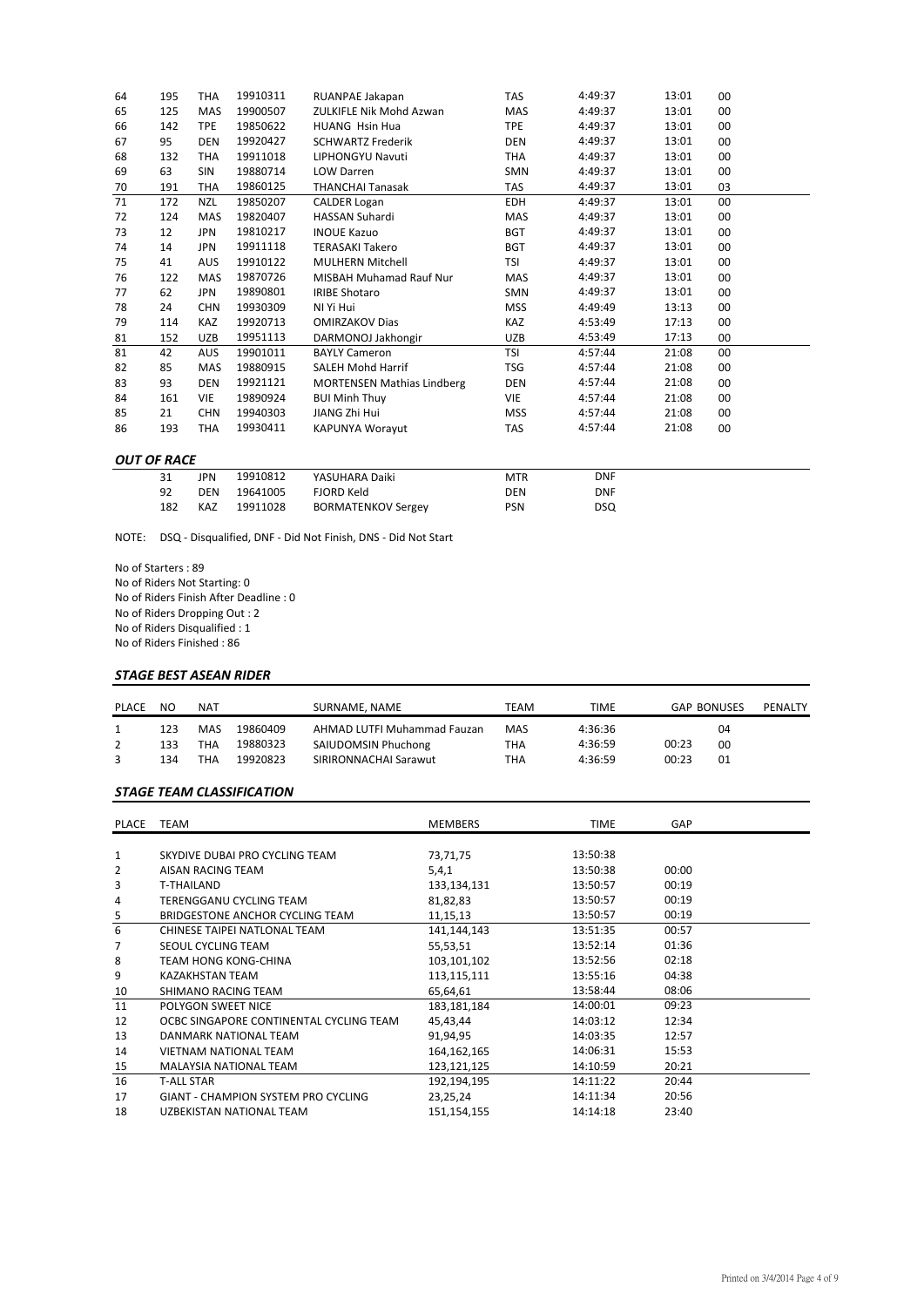## **THE PRINCESS MAHA CHAKRI SIRINDHORN'S CUP TOUR OF THAILAND 2014**

AFTER STAGE 3 Thursday, April 3, 2014 Total Distance Covered : 620.4 km Average Speed of Leader : 41.77 km/hr

## *INDIVIDUAL GENERAL CLASSIFICATION by TIME (YELLOW JERSEY)*

| <b>TSI</b><br>14:51:13<br>$\mathbf{1}$<br>45<br>AUS<br>19911016<br><b>SHEPPARD Eric</b><br>00:01<br>19910208<br>14:51:14<br>2<br>103<br><b>HKG</b><br>CHEUNG King Lok<br><b>HKG</b><br>5<br>19841227<br>AIS<br>00:05<br>3<br><b>JPN</b><br>NAKAJIMA Yasuharu<br>14:51:18<br>19830418<br><b>SKD</b><br>14:51:25<br>00:12<br>71<br>ARG<br>4<br><b>HAEDO Lucas</b><br>5<br>174<br>AUS<br>19910820<br><b>DAVIS Samuel</b><br><b>EDH</b><br>14:51:48<br>00:35<br><b>TPE</b><br>6<br><b>TPE</b><br>19881102<br>FENG Chun Kai<br>00:42<br>141<br>14:51:55<br>7<br>73<br><b>ESP</b><br>19760309<br><b>MANCEBO Francisco</b><br><b>SKD</b><br>00:46<br>14:51:59<br>8<br><b>BGT</b><br>11<br><b>JPN</b><br>01:11<br>19811123<br>SHIMIZU Miyataka<br>14:52:24<br>9<br>75<br><b>MAR</b><br>19820714<br><b>SKD</b><br>14:52:24<br>01:11<br>JELLOUL Moroccan<br>01:13<br>15<br><b>JPN</b><br>19881108<br><b>BGT</b><br>14:52:26<br>10<br>UCHIMA Kohei<br>19901214<br><b>TSI</b><br>14:52:28<br>01:15<br>11<br>43<br>SIN<br><b>GOH Choon Huat</b><br>19820611<br><b>TSG</b><br>14:52:30<br>01:17<br>12<br>83<br><b>UZB</b><br>HALMURATOV Muradjan<br>65<br>19890519<br>14:52:45<br>01:32<br>13<br><b>JPN</b><br>SMN<br>YOSHIDA Hayato<br>01:47<br>14<br>94<br>19881115<br><b>EBSEN John</b><br>DEN<br>14:53:00<br>DEN<br>19810201<br>AIS<br>14:56:23<br>05:10<br>15<br>$\mathbf{1}$<br><b>JPN</b><br>NISHITANI Taiji<br>19890722<br>05:41<br>16<br>64<br><b>JPN</b><br>SMN<br>14:56:54<br>NONAKA Ryoma<br>17<br>113<br>KAZ<br>19930309<br><b>LUKYANOV Dmirtiy</b><br>KAZ<br>14:57:28<br>06:15<br><b>SCT</b><br>51<br>KOR<br>19880928<br>LEE Ki Seok<br>14:58:15<br>07:02<br>18<br>09:27<br>19<br>135<br>THA<br>19940318<br>YORDSUWAN Setthawut<br><b>THA</b><br>15:00:40<br>20<br><b>THA</b><br>19920823<br><b>THA</b><br>15:01:41<br>10:28<br>134<br>SIRIRONNACHAI Sarawut<br><b>SCT</b><br>21<br>19950430<br>15:01:42<br>10:29<br>53<br>KOR<br>JUNG Ha Jeon<br>10:35<br>22<br>23<br><b>CHN</b><br>19940119<br><b>MSS</b><br>15:01:48<br><b>GU Ying Chuan</b><br><b>HKG</b><br>11:30<br>23<br>101<br>HKG<br>19871109<br>KO Siu Wai<br>15:02:43<br>24<br>102<br>HKG<br>19850903<br><b>CHEUNG King Wai</b><br>HKG<br>15:02:59<br>11:46<br>19880323<br>12:36<br>25<br>133<br><b>THA</b><br>SAIUDOMSIN Phuchong<br>THA<br>15:03:49<br>3<br>26<br><b>JPN</b><br>19880926<br>KOMORI Ryohei<br>AIS<br>15:04:28<br>13:15<br>27<br>105<br>19940120<br>LEUNG Chun Wing<br>HKG<br>15:05:06<br>13:53<br>HKG<br>28<br>25<br><b>CHN</b><br>19901025<br><b>MSS</b><br>13:54<br>YANG Jing<br>15:05:07<br>29<br>61<br><b>JPN</b><br>19850621<br>SMN<br>15:07:01<br>15:48<br><b>HATANAKA Yusuke</b><br>30<br>MAS<br>17:31<br>123<br>MAS<br>19860409<br>AHMAD LUTFI Muhammad Fauzan<br>15:08:44<br>DEN<br>31<br>91<br>17:50<br><b>DEN</b><br>19920330<br><b>KALHOEJ Kasper</b><br>15:09:03<br>19850309<br><b>TSG</b><br>32<br>82<br><b>NED</b><br>15:09:06<br>17:53<br>DE JONGE Maarten<br>33<br>131<br><b>THA</b><br>19890318<br><b>THA</b><br>15:09:06<br>17:53<br><b>BOONRATANATHANAKORN Thurakit</b><br>KAZ<br>19900701<br>17:53<br>34<br>183<br>PSN<br>15:09:06<br><b>KUSMIN Sergey</b><br>18:03<br>35<br>4<br><b>JPN</b><br>19820917<br>MORI Kazuhiro<br>AIS<br>15:09:16<br>19930422<br>18:03<br>36<br>55<br><b>KOR</b><br>SCT<br>15:09:16<br>LEE Seung Kwon<br>37<br>13<br>19851214<br><b>BGT</b><br>15:09:16<br>18:03<br><b>FRA</b><br><b>LEBAS Thomas</b><br><b>TPE</b><br><b>TPE</b><br>38<br>145<br>19850622<br>15:09:56<br>18:43<br><b>WU Po Hung</b><br>KAZ<br>39<br>115<br>KAZ<br>19920318<br>PANASSENKO Nikita<br>15:09:56<br>18:43<br><b>TPE</b><br><b>TPE</b><br>19850703<br>15:10:12<br>18:59<br>40<br>143<br>LEE Wei Cheng<br>41<br>33<br><b>ESP</b><br>19880219<br>MORA VEDRI Sebastian<br><b>MTR</b><br>21:21<br>15:12:34<br>42<br>111<br>KAZ<br>19930708<br>KAZ<br>15:13:33<br>22:20<br>ZHAKSYLYK Pazylbek<br><b>TSG</b><br>43<br>85<br>MAS<br>19880915<br>SALEH Mohd Harrif<br>15:14:00<br>22:47<br>23:07<br>125<br>19900507<br>ZULKIFLE Nik Mohd Azwan<br>MAS<br>15:14:20<br>44<br>MAS<br>24:00<br>45<br>192<br>19910405<br><b>TAS</b><br>15:15:13<br><b>THA</b><br>CHANGPAD Kritsada<br>24:00<br>19930919<br><b>NGUYEN Hoang Sang</b><br>VIE<br>15:15:13<br>46<br>164<br>VIE<br><b>TPE</b><br>19800921<br><b>TPE</b><br>15:15:13<br>24:00<br>47<br>144<br>LIU Chin Feng<br>24:16<br>19901010<br>MAT SENAN Mohammad Saufi<br><b>TSG</b><br>15:15:29<br>48<br>81<br>MAS<br>49<br>UZB<br>19830323<br><b>TUYCHIEV Vladimir</b><br>UZB<br>15:16:53<br>25:40<br>154<br>VIE<br><b>VIE</b><br>50<br>165<br>19891022<br>TANG Chi Hung<br>15:16:53<br>25:40<br><b>LADNGERN Peerapong</b><br>TAS<br>51<br>194<br><b>THA</b><br>19951211<br>15:16:58<br>25:45<br>52<br><b>PSN</b><br>185<br>INA<br>19900828<br>PRANATA Jimmy<br>15:17:03<br>25:50<br>53<br>84<br>ROSDI Mohd Nor Umardi<br><b>TSG</b><br>26:06<br>MAS<br>19860811<br>15:17:19<br>26:28<br>54<br>155<br>UZB<br>19950320<br>KHAKIMOV Khusniddin<br>UZB<br>15:17:41 | <b>PLACE</b> | NO | UCI CODE | SURNAME, NAME | <b>TEAM</b> | <b>TIME</b> | GAP |
|-------------------------------------------------------------------------------------------------------------------------------------------------------------------------------------------------------------------------------------------------------------------------------------------------------------------------------------------------------------------------------------------------------------------------------------------------------------------------------------------------------------------------------------------------------------------------------------------------------------------------------------------------------------------------------------------------------------------------------------------------------------------------------------------------------------------------------------------------------------------------------------------------------------------------------------------------------------------------------------------------------------------------------------------------------------------------------------------------------------------------------------------------------------------------------------------------------------------------------------------------------------------------------------------------------------------------------------------------------------------------------------------------------------------------------------------------------------------------------------------------------------------------------------------------------------------------------------------------------------------------------------------------------------------------------------------------------------------------------------------------------------------------------------------------------------------------------------------------------------------------------------------------------------------------------------------------------------------------------------------------------------------------------------------------------------------------------------------------------------------------------------------------------------------------------------------------------------------------------------------------------------------------------------------------------------------------------------------------------------------------------------------------------------------------------------------------------------------------------------------------------------------------------------------------------------------------------------------------------------------------------------------------------------------------------------------------------------------------------------------------------------------------------------------------------------------------------------------------------------------------------------------------------------------------------------------------------------------------------------------------------------------------------------------------------------------------------------------------------------------------------------------------------------------------------------------------------------------------------------------------------------------------------------------------------------------------------------------------------------------------------------------------------------------------------------------------------------------------------------------------------------------------------------------------------------------------------------------------------------------------------------------------------------------------------------------------------------------------------------------------------------------------------------------------------------------------------------------------------------------------------------------------------------------------------------------------------------------------------------------------------------------------------------------------------------------------------------------------------------------------------------------------------------------------------------------------------------------------------------------------------------------------------------------------------------------------------------------------------------------------------------------------------------------------------------------------------------------------------------------------------------------------------------------------------------------------------------------------------------------------------------------------------------------------------------------------------------------------------------------------------------------------------------------------------------------------------------------------------------------------------------------------------------------------------------------------------------------------------------------------------------|--------------|----|----------|---------------|-------------|-------------|-----|
|                                                                                                                                                                                                                                                                                                                                                                                                                                                                                                                                                                                                                                                                                                                                                                                                                                                                                                                                                                                                                                                                                                                                                                                                                                                                                                                                                                                                                                                                                                                                                                                                                                                                                                                                                                                                                                                                                                                                                                                                                                                                                                                                                                                                                                                                                                                                                                                                                                                                                                                                                                                                                                                                                                                                                                                                                                                                                                                                                                                                                                                                                                                                                                                                                                                                                                                                                                                                                                                                                                                                                                                                                                                                                                                                                                                                                                                                                                                                                                                                                                                                                                                                                                                                                                                                                                                                                                                                                                                                                                                                                                                                                                                                                                                                                                                                                                                                                                                                                                                                             |              |    |          |               |             |             |     |
|                                                                                                                                                                                                                                                                                                                                                                                                                                                                                                                                                                                                                                                                                                                                                                                                                                                                                                                                                                                                                                                                                                                                                                                                                                                                                                                                                                                                                                                                                                                                                                                                                                                                                                                                                                                                                                                                                                                                                                                                                                                                                                                                                                                                                                                                                                                                                                                                                                                                                                                                                                                                                                                                                                                                                                                                                                                                                                                                                                                                                                                                                                                                                                                                                                                                                                                                                                                                                                                                                                                                                                                                                                                                                                                                                                                                                                                                                                                                                                                                                                                                                                                                                                                                                                                                                                                                                                                                                                                                                                                                                                                                                                                                                                                                                                                                                                                                                                                                                                                                             |              |    |          |               |             |             |     |
|                                                                                                                                                                                                                                                                                                                                                                                                                                                                                                                                                                                                                                                                                                                                                                                                                                                                                                                                                                                                                                                                                                                                                                                                                                                                                                                                                                                                                                                                                                                                                                                                                                                                                                                                                                                                                                                                                                                                                                                                                                                                                                                                                                                                                                                                                                                                                                                                                                                                                                                                                                                                                                                                                                                                                                                                                                                                                                                                                                                                                                                                                                                                                                                                                                                                                                                                                                                                                                                                                                                                                                                                                                                                                                                                                                                                                                                                                                                                                                                                                                                                                                                                                                                                                                                                                                                                                                                                                                                                                                                                                                                                                                                                                                                                                                                                                                                                                                                                                                                                             |              |    |          |               |             |             |     |
|                                                                                                                                                                                                                                                                                                                                                                                                                                                                                                                                                                                                                                                                                                                                                                                                                                                                                                                                                                                                                                                                                                                                                                                                                                                                                                                                                                                                                                                                                                                                                                                                                                                                                                                                                                                                                                                                                                                                                                                                                                                                                                                                                                                                                                                                                                                                                                                                                                                                                                                                                                                                                                                                                                                                                                                                                                                                                                                                                                                                                                                                                                                                                                                                                                                                                                                                                                                                                                                                                                                                                                                                                                                                                                                                                                                                                                                                                                                                                                                                                                                                                                                                                                                                                                                                                                                                                                                                                                                                                                                                                                                                                                                                                                                                                                                                                                                                                                                                                                                                             |              |    |          |               |             |             |     |
|                                                                                                                                                                                                                                                                                                                                                                                                                                                                                                                                                                                                                                                                                                                                                                                                                                                                                                                                                                                                                                                                                                                                                                                                                                                                                                                                                                                                                                                                                                                                                                                                                                                                                                                                                                                                                                                                                                                                                                                                                                                                                                                                                                                                                                                                                                                                                                                                                                                                                                                                                                                                                                                                                                                                                                                                                                                                                                                                                                                                                                                                                                                                                                                                                                                                                                                                                                                                                                                                                                                                                                                                                                                                                                                                                                                                                                                                                                                                                                                                                                                                                                                                                                                                                                                                                                                                                                                                                                                                                                                                                                                                                                                                                                                                                                                                                                                                                                                                                                                                             |              |    |          |               |             |             |     |
|                                                                                                                                                                                                                                                                                                                                                                                                                                                                                                                                                                                                                                                                                                                                                                                                                                                                                                                                                                                                                                                                                                                                                                                                                                                                                                                                                                                                                                                                                                                                                                                                                                                                                                                                                                                                                                                                                                                                                                                                                                                                                                                                                                                                                                                                                                                                                                                                                                                                                                                                                                                                                                                                                                                                                                                                                                                                                                                                                                                                                                                                                                                                                                                                                                                                                                                                                                                                                                                                                                                                                                                                                                                                                                                                                                                                                                                                                                                                                                                                                                                                                                                                                                                                                                                                                                                                                                                                                                                                                                                                                                                                                                                                                                                                                                                                                                                                                                                                                                                                             |              |    |          |               |             |             |     |
|                                                                                                                                                                                                                                                                                                                                                                                                                                                                                                                                                                                                                                                                                                                                                                                                                                                                                                                                                                                                                                                                                                                                                                                                                                                                                                                                                                                                                                                                                                                                                                                                                                                                                                                                                                                                                                                                                                                                                                                                                                                                                                                                                                                                                                                                                                                                                                                                                                                                                                                                                                                                                                                                                                                                                                                                                                                                                                                                                                                                                                                                                                                                                                                                                                                                                                                                                                                                                                                                                                                                                                                                                                                                                                                                                                                                                                                                                                                                                                                                                                                                                                                                                                                                                                                                                                                                                                                                                                                                                                                                                                                                                                                                                                                                                                                                                                                                                                                                                                                                             |              |    |          |               |             |             |     |
|                                                                                                                                                                                                                                                                                                                                                                                                                                                                                                                                                                                                                                                                                                                                                                                                                                                                                                                                                                                                                                                                                                                                                                                                                                                                                                                                                                                                                                                                                                                                                                                                                                                                                                                                                                                                                                                                                                                                                                                                                                                                                                                                                                                                                                                                                                                                                                                                                                                                                                                                                                                                                                                                                                                                                                                                                                                                                                                                                                                                                                                                                                                                                                                                                                                                                                                                                                                                                                                                                                                                                                                                                                                                                                                                                                                                                                                                                                                                                                                                                                                                                                                                                                                                                                                                                                                                                                                                                                                                                                                                                                                                                                                                                                                                                                                                                                                                                                                                                                                                             |              |    |          |               |             |             |     |
|                                                                                                                                                                                                                                                                                                                                                                                                                                                                                                                                                                                                                                                                                                                                                                                                                                                                                                                                                                                                                                                                                                                                                                                                                                                                                                                                                                                                                                                                                                                                                                                                                                                                                                                                                                                                                                                                                                                                                                                                                                                                                                                                                                                                                                                                                                                                                                                                                                                                                                                                                                                                                                                                                                                                                                                                                                                                                                                                                                                                                                                                                                                                                                                                                                                                                                                                                                                                                                                                                                                                                                                                                                                                                                                                                                                                                                                                                                                                                                                                                                                                                                                                                                                                                                                                                                                                                                                                                                                                                                                                                                                                                                                                                                                                                                                                                                                                                                                                                                                                             |              |    |          |               |             |             |     |
|                                                                                                                                                                                                                                                                                                                                                                                                                                                                                                                                                                                                                                                                                                                                                                                                                                                                                                                                                                                                                                                                                                                                                                                                                                                                                                                                                                                                                                                                                                                                                                                                                                                                                                                                                                                                                                                                                                                                                                                                                                                                                                                                                                                                                                                                                                                                                                                                                                                                                                                                                                                                                                                                                                                                                                                                                                                                                                                                                                                                                                                                                                                                                                                                                                                                                                                                                                                                                                                                                                                                                                                                                                                                                                                                                                                                                                                                                                                                                                                                                                                                                                                                                                                                                                                                                                                                                                                                                                                                                                                                                                                                                                                                                                                                                                                                                                                                                                                                                                                                             |              |    |          |               |             |             |     |
|                                                                                                                                                                                                                                                                                                                                                                                                                                                                                                                                                                                                                                                                                                                                                                                                                                                                                                                                                                                                                                                                                                                                                                                                                                                                                                                                                                                                                                                                                                                                                                                                                                                                                                                                                                                                                                                                                                                                                                                                                                                                                                                                                                                                                                                                                                                                                                                                                                                                                                                                                                                                                                                                                                                                                                                                                                                                                                                                                                                                                                                                                                                                                                                                                                                                                                                                                                                                                                                                                                                                                                                                                                                                                                                                                                                                                                                                                                                                                                                                                                                                                                                                                                                                                                                                                                                                                                                                                                                                                                                                                                                                                                                                                                                                                                                                                                                                                                                                                                                                             |              |    |          |               |             |             |     |
|                                                                                                                                                                                                                                                                                                                                                                                                                                                                                                                                                                                                                                                                                                                                                                                                                                                                                                                                                                                                                                                                                                                                                                                                                                                                                                                                                                                                                                                                                                                                                                                                                                                                                                                                                                                                                                                                                                                                                                                                                                                                                                                                                                                                                                                                                                                                                                                                                                                                                                                                                                                                                                                                                                                                                                                                                                                                                                                                                                                                                                                                                                                                                                                                                                                                                                                                                                                                                                                                                                                                                                                                                                                                                                                                                                                                                                                                                                                                                                                                                                                                                                                                                                                                                                                                                                                                                                                                                                                                                                                                                                                                                                                                                                                                                                                                                                                                                                                                                                                                             |              |    |          |               |             |             |     |
|                                                                                                                                                                                                                                                                                                                                                                                                                                                                                                                                                                                                                                                                                                                                                                                                                                                                                                                                                                                                                                                                                                                                                                                                                                                                                                                                                                                                                                                                                                                                                                                                                                                                                                                                                                                                                                                                                                                                                                                                                                                                                                                                                                                                                                                                                                                                                                                                                                                                                                                                                                                                                                                                                                                                                                                                                                                                                                                                                                                                                                                                                                                                                                                                                                                                                                                                                                                                                                                                                                                                                                                                                                                                                                                                                                                                                                                                                                                                                                                                                                                                                                                                                                                                                                                                                                                                                                                                                                                                                                                                                                                                                                                                                                                                                                                                                                                                                                                                                                                                             |              |    |          |               |             |             |     |
|                                                                                                                                                                                                                                                                                                                                                                                                                                                                                                                                                                                                                                                                                                                                                                                                                                                                                                                                                                                                                                                                                                                                                                                                                                                                                                                                                                                                                                                                                                                                                                                                                                                                                                                                                                                                                                                                                                                                                                                                                                                                                                                                                                                                                                                                                                                                                                                                                                                                                                                                                                                                                                                                                                                                                                                                                                                                                                                                                                                                                                                                                                                                                                                                                                                                                                                                                                                                                                                                                                                                                                                                                                                                                                                                                                                                                                                                                                                                                                                                                                                                                                                                                                                                                                                                                                                                                                                                                                                                                                                                                                                                                                                                                                                                                                                                                                                                                                                                                                                                             |              |    |          |               |             |             |     |
|                                                                                                                                                                                                                                                                                                                                                                                                                                                                                                                                                                                                                                                                                                                                                                                                                                                                                                                                                                                                                                                                                                                                                                                                                                                                                                                                                                                                                                                                                                                                                                                                                                                                                                                                                                                                                                                                                                                                                                                                                                                                                                                                                                                                                                                                                                                                                                                                                                                                                                                                                                                                                                                                                                                                                                                                                                                                                                                                                                                                                                                                                                                                                                                                                                                                                                                                                                                                                                                                                                                                                                                                                                                                                                                                                                                                                                                                                                                                                                                                                                                                                                                                                                                                                                                                                                                                                                                                                                                                                                                                                                                                                                                                                                                                                                                                                                                                                                                                                                                                             |              |    |          |               |             |             |     |
|                                                                                                                                                                                                                                                                                                                                                                                                                                                                                                                                                                                                                                                                                                                                                                                                                                                                                                                                                                                                                                                                                                                                                                                                                                                                                                                                                                                                                                                                                                                                                                                                                                                                                                                                                                                                                                                                                                                                                                                                                                                                                                                                                                                                                                                                                                                                                                                                                                                                                                                                                                                                                                                                                                                                                                                                                                                                                                                                                                                                                                                                                                                                                                                                                                                                                                                                                                                                                                                                                                                                                                                                                                                                                                                                                                                                                                                                                                                                                                                                                                                                                                                                                                                                                                                                                                                                                                                                                                                                                                                                                                                                                                                                                                                                                                                                                                                                                                                                                                                                             |              |    |          |               |             |             |     |
|                                                                                                                                                                                                                                                                                                                                                                                                                                                                                                                                                                                                                                                                                                                                                                                                                                                                                                                                                                                                                                                                                                                                                                                                                                                                                                                                                                                                                                                                                                                                                                                                                                                                                                                                                                                                                                                                                                                                                                                                                                                                                                                                                                                                                                                                                                                                                                                                                                                                                                                                                                                                                                                                                                                                                                                                                                                                                                                                                                                                                                                                                                                                                                                                                                                                                                                                                                                                                                                                                                                                                                                                                                                                                                                                                                                                                                                                                                                                                                                                                                                                                                                                                                                                                                                                                                                                                                                                                                                                                                                                                                                                                                                                                                                                                                                                                                                                                                                                                                                                             |              |    |          |               |             |             |     |
|                                                                                                                                                                                                                                                                                                                                                                                                                                                                                                                                                                                                                                                                                                                                                                                                                                                                                                                                                                                                                                                                                                                                                                                                                                                                                                                                                                                                                                                                                                                                                                                                                                                                                                                                                                                                                                                                                                                                                                                                                                                                                                                                                                                                                                                                                                                                                                                                                                                                                                                                                                                                                                                                                                                                                                                                                                                                                                                                                                                                                                                                                                                                                                                                                                                                                                                                                                                                                                                                                                                                                                                                                                                                                                                                                                                                                                                                                                                                                                                                                                                                                                                                                                                                                                                                                                                                                                                                                                                                                                                                                                                                                                                                                                                                                                                                                                                                                                                                                                                                             |              |    |          |               |             |             |     |
|                                                                                                                                                                                                                                                                                                                                                                                                                                                                                                                                                                                                                                                                                                                                                                                                                                                                                                                                                                                                                                                                                                                                                                                                                                                                                                                                                                                                                                                                                                                                                                                                                                                                                                                                                                                                                                                                                                                                                                                                                                                                                                                                                                                                                                                                                                                                                                                                                                                                                                                                                                                                                                                                                                                                                                                                                                                                                                                                                                                                                                                                                                                                                                                                                                                                                                                                                                                                                                                                                                                                                                                                                                                                                                                                                                                                                                                                                                                                                                                                                                                                                                                                                                                                                                                                                                                                                                                                                                                                                                                                                                                                                                                                                                                                                                                                                                                                                                                                                                                                             |              |    |          |               |             |             |     |
|                                                                                                                                                                                                                                                                                                                                                                                                                                                                                                                                                                                                                                                                                                                                                                                                                                                                                                                                                                                                                                                                                                                                                                                                                                                                                                                                                                                                                                                                                                                                                                                                                                                                                                                                                                                                                                                                                                                                                                                                                                                                                                                                                                                                                                                                                                                                                                                                                                                                                                                                                                                                                                                                                                                                                                                                                                                                                                                                                                                                                                                                                                                                                                                                                                                                                                                                                                                                                                                                                                                                                                                                                                                                                                                                                                                                                                                                                                                                                                                                                                                                                                                                                                                                                                                                                                                                                                                                                                                                                                                                                                                                                                                                                                                                                                                                                                                                                                                                                                                                             |              |    |          |               |             |             |     |
|                                                                                                                                                                                                                                                                                                                                                                                                                                                                                                                                                                                                                                                                                                                                                                                                                                                                                                                                                                                                                                                                                                                                                                                                                                                                                                                                                                                                                                                                                                                                                                                                                                                                                                                                                                                                                                                                                                                                                                                                                                                                                                                                                                                                                                                                                                                                                                                                                                                                                                                                                                                                                                                                                                                                                                                                                                                                                                                                                                                                                                                                                                                                                                                                                                                                                                                                                                                                                                                                                                                                                                                                                                                                                                                                                                                                                                                                                                                                                                                                                                                                                                                                                                                                                                                                                                                                                                                                                                                                                                                                                                                                                                                                                                                                                                                                                                                                                                                                                                                                             |              |    |          |               |             |             |     |
|                                                                                                                                                                                                                                                                                                                                                                                                                                                                                                                                                                                                                                                                                                                                                                                                                                                                                                                                                                                                                                                                                                                                                                                                                                                                                                                                                                                                                                                                                                                                                                                                                                                                                                                                                                                                                                                                                                                                                                                                                                                                                                                                                                                                                                                                                                                                                                                                                                                                                                                                                                                                                                                                                                                                                                                                                                                                                                                                                                                                                                                                                                                                                                                                                                                                                                                                                                                                                                                                                                                                                                                                                                                                                                                                                                                                                                                                                                                                                                                                                                                                                                                                                                                                                                                                                                                                                                                                                                                                                                                                                                                                                                                                                                                                                                                                                                                                                                                                                                                                             |              |    |          |               |             |             |     |
|                                                                                                                                                                                                                                                                                                                                                                                                                                                                                                                                                                                                                                                                                                                                                                                                                                                                                                                                                                                                                                                                                                                                                                                                                                                                                                                                                                                                                                                                                                                                                                                                                                                                                                                                                                                                                                                                                                                                                                                                                                                                                                                                                                                                                                                                                                                                                                                                                                                                                                                                                                                                                                                                                                                                                                                                                                                                                                                                                                                                                                                                                                                                                                                                                                                                                                                                                                                                                                                                                                                                                                                                                                                                                                                                                                                                                                                                                                                                                                                                                                                                                                                                                                                                                                                                                                                                                                                                                                                                                                                                                                                                                                                                                                                                                                                                                                                                                                                                                                                                             |              |    |          |               |             |             |     |
|                                                                                                                                                                                                                                                                                                                                                                                                                                                                                                                                                                                                                                                                                                                                                                                                                                                                                                                                                                                                                                                                                                                                                                                                                                                                                                                                                                                                                                                                                                                                                                                                                                                                                                                                                                                                                                                                                                                                                                                                                                                                                                                                                                                                                                                                                                                                                                                                                                                                                                                                                                                                                                                                                                                                                                                                                                                                                                                                                                                                                                                                                                                                                                                                                                                                                                                                                                                                                                                                                                                                                                                                                                                                                                                                                                                                                                                                                                                                                                                                                                                                                                                                                                                                                                                                                                                                                                                                                                                                                                                                                                                                                                                                                                                                                                                                                                                                                                                                                                                                             |              |    |          |               |             |             |     |
|                                                                                                                                                                                                                                                                                                                                                                                                                                                                                                                                                                                                                                                                                                                                                                                                                                                                                                                                                                                                                                                                                                                                                                                                                                                                                                                                                                                                                                                                                                                                                                                                                                                                                                                                                                                                                                                                                                                                                                                                                                                                                                                                                                                                                                                                                                                                                                                                                                                                                                                                                                                                                                                                                                                                                                                                                                                                                                                                                                                                                                                                                                                                                                                                                                                                                                                                                                                                                                                                                                                                                                                                                                                                                                                                                                                                                                                                                                                                                                                                                                                                                                                                                                                                                                                                                                                                                                                                                                                                                                                                                                                                                                                                                                                                                                                                                                                                                                                                                                                                             |              |    |          |               |             |             |     |
|                                                                                                                                                                                                                                                                                                                                                                                                                                                                                                                                                                                                                                                                                                                                                                                                                                                                                                                                                                                                                                                                                                                                                                                                                                                                                                                                                                                                                                                                                                                                                                                                                                                                                                                                                                                                                                                                                                                                                                                                                                                                                                                                                                                                                                                                                                                                                                                                                                                                                                                                                                                                                                                                                                                                                                                                                                                                                                                                                                                                                                                                                                                                                                                                                                                                                                                                                                                                                                                                                                                                                                                                                                                                                                                                                                                                                                                                                                                                                                                                                                                                                                                                                                                                                                                                                                                                                                                                                                                                                                                                                                                                                                                                                                                                                                                                                                                                                                                                                                                                             |              |    |          |               |             |             |     |
|                                                                                                                                                                                                                                                                                                                                                                                                                                                                                                                                                                                                                                                                                                                                                                                                                                                                                                                                                                                                                                                                                                                                                                                                                                                                                                                                                                                                                                                                                                                                                                                                                                                                                                                                                                                                                                                                                                                                                                                                                                                                                                                                                                                                                                                                                                                                                                                                                                                                                                                                                                                                                                                                                                                                                                                                                                                                                                                                                                                                                                                                                                                                                                                                                                                                                                                                                                                                                                                                                                                                                                                                                                                                                                                                                                                                                                                                                                                                                                                                                                                                                                                                                                                                                                                                                                                                                                                                                                                                                                                                                                                                                                                                                                                                                                                                                                                                                                                                                                                                             |              |    |          |               |             |             |     |
|                                                                                                                                                                                                                                                                                                                                                                                                                                                                                                                                                                                                                                                                                                                                                                                                                                                                                                                                                                                                                                                                                                                                                                                                                                                                                                                                                                                                                                                                                                                                                                                                                                                                                                                                                                                                                                                                                                                                                                                                                                                                                                                                                                                                                                                                                                                                                                                                                                                                                                                                                                                                                                                                                                                                                                                                                                                                                                                                                                                                                                                                                                                                                                                                                                                                                                                                                                                                                                                                                                                                                                                                                                                                                                                                                                                                                                                                                                                                                                                                                                                                                                                                                                                                                                                                                                                                                                                                                                                                                                                                                                                                                                                                                                                                                                                                                                                                                                                                                                                                             |              |    |          |               |             |             |     |
|                                                                                                                                                                                                                                                                                                                                                                                                                                                                                                                                                                                                                                                                                                                                                                                                                                                                                                                                                                                                                                                                                                                                                                                                                                                                                                                                                                                                                                                                                                                                                                                                                                                                                                                                                                                                                                                                                                                                                                                                                                                                                                                                                                                                                                                                                                                                                                                                                                                                                                                                                                                                                                                                                                                                                                                                                                                                                                                                                                                                                                                                                                                                                                                                                                                                                                                                                                                                                                                                                                                                                                                                                                                                                                                                                                                                                                                                                                                                                                                                                                                                                                                                                                                                                                                                                                                                                                                                                                                                                                                                                                                                                                                                                                                                                                                                                                                                                                                                                                                                             |              |    |          |               |             |             |     |
|                                                                                                                                                                                                                                                                                                                                                                                                                                                                                                                                                                                                                                                                                                                                                                                                                                                                                                                                                                                                                                                                                                                                                                                                                                                                                                                                                                                                                                                                                                                                                                                                                                                                                                                                                                                                                                                                                                                                                                                                                                                                                                                                                                                                                                                                                                                                                                                                                                                                                                                                                                                                                                                                                                                                                                                                                                                                                                                                                                                                                                                                                                                                                                                                                                                                                                                                                                                                                                                                                                                                                                                                                                                                                                                                                                                                                                                                                                                                                                                                                                                                                                                                                                                                                                                                                                                                                                                                                                                                                                                                                                                                                                                                                                                                                                                                                                                                                                                                                                                                             |              |    |          |               |             |             |     |
|                                                                                                                                                                                                                                                                                                                                                                                                                                                                                                                                                                                                                                                                                                                                                                                                                                                                                                                                                                                                                                                                                                                                                                                                                                                                                                                                                                                                                                                                                                                                                                                                                                                                                                                                                                                                                                                                                                                                                                                                                                                                                                                                                                                                                                                                                                                                                                                                                                                                                                                                                                                                                                                                                                                                                                                                                                                                                                                                                                                                                                                                                                                                                                                                                                                                                                                                                                                                                                                                                                                                                                                                                                                                                                                                                                                                                                                                                                                                                                                                                                                                                                                                                                                                                                                                                                                                                                                                                                                                                                                                                                                                                                                                                                                                                                                                                                                                                                                                                                                                             |              |    |          |               |             |             |     |
|                                                                                                                                                                                                                                                                                                                                                                                                                                                                                                                                                                                                                                                                                                                                                                                                                                                                                                                                                                                                                                                                                                                                                                                                                                                                                                                                                                                                                                                                                                                                                                                                                                                                                                                                                                                                                                                                                                                                                                                                                                                                                                                                                                                                                                                                                                                                                                                                                                                                                                                                                                                                                                                                                                                                                                                                                                                                                                                                                                                                                                                                                                                                                                                                                                                                                                                                                                                                                                                                                                                                                                                                                                                                                                                                                                                                                                                                                                                                                                                                                                                                                                                                                                                                                                                                                                                                                                                                                                                                                                                                                                                                                                                                                                                                                                                                                                                                                                                                                                                                             |              |    |          |               |             |             |     |
|                                                                                                                                                                                                                                                                                                                                                                                                                                                                                                                                                                                                                                                                                                                                                                                                                                                                                                                                                                                                                                                                                                                                                                                                                                                                                                                                                                                                                                                                                                                                                                                                                                                                                                                                                                                                                                                                                                                                                                                                                                                                                                                                                                                                                                                                                                                                                                                                                                                                                                                                                                                                                                                                                                                                                                                                                                                                                                                                                                                                                                                                                                                                                                                                                                                                                                                                                                                                                                                                                                                                                                                                                                                                                                                                                                                                                                                                                                                                                                                                                                                                                                                                                                                                                                                                                                                                                                                                                                                                                                                                                                                                                                                                                                                                                                                                                                                                                                                                                                                                             |              |    |          |               |             |             |     |
|                                                                                                                                                                                                                                                                                                                                                                                                                                                                                                                                                                                                                                                                                                                                                                                                                                                                                                                                                                                                                                                                                                                                                                                                                                                                                                                                                                                                                                                                                                                                                                                                                                                                                                                                                                                                                                                                                                                                                                                                                                                                                                                                                                                                                                                                                                                                                                                                                                                                                                                                                                                                                                                                                                                                                                                                                                                                                                                                                                                                                                                                                                                                                                                                                                                                                                                                                                                                                                                                                                                                                                                                                                                                                                                                                                                                                                                                                                                                                                                                                                                                                                                                                                                                                                                                                                                                                                                                                                                                                                                                                                                                                                                                                                                                                                                                                                                                                                                                                                                                             |              |    |          |               |             |             |     |
|                                                                                                                                                                                                                                                                                                                                                                                                                                                                                                                                                                                                                                                                                                                                                                                                                                                                                                                                                                                                                                                                                                                                                                                                                                                                                                                                                                                                                                                                                                                                                                                                                                                                                                                                                                                                                                                                                                                                                                                                                                                                                                                                                                                                                                                                                                                                                                                                                                                                                                                                                                                                                                                                                                                                                                                                                                                                                                                                                                                                                                                                                                                                                                                                                                                                                                                                                                                                                                                                                                                                                                                                                                                                                                                                                                                                                                                                                                                                                                                                                                                                                                                                                                                                                                                                                                                                                                                                                                                                                                                                                                                                                                                                                                                                                                                                                                                                                                                                                                                                             |              |    |          |               |             |             |     |
|                                                                                                                                                                                                                                                                                                                                                                                                                                                                                                                                                                                                                                                                                                                                                                                                                                                                                                                                                                                                                                                                                                                                                                                                                                                                                                                                                                                                                                                                                                                                                                                                                                                                                                                                                                                                                                                                                                                                                                                                                                                                                                                                                                                                                                                                                                                                                                                                                                                                                                                                                                                                                                                                                                                                                                                                                                                                                                                                                                                                                                                                                                                                                                                                                                                                                                                                                                                                                                                                                                                                                                                                                                                                                                                                                                                                                                                                                                                                                                                                                                                                                                                                                                                                                                                                                                                                                                                                                                                                                                                                                                                                                                                                                                                                                                                                                                                                                                                                                                                                             |              |    |          |               |             |             |     |
|                                                                                                                                                                                                                                                                                                                                                                                                                                                                                                                                                                                                                                                                                                                                                                                                                                                                                                                                                                                                                                                                                                                                                                                                                                                                                                                                                                                                                                                                                                                                                                                                                                                                                                                                                                                                                                                                                                                                                                                                                                                                                                                                                                                                                                                                                                                                                                                                                                                                                                                                                                                                                                                                                                                                                                                                                                                                                                                                                                                                                                                                                                                                                                                                                                                                                                                                                                                                                                                                                                                                                                                                                                                                                                                                                                                                                                                                                                                                                                                                                                                                                                                                                                                                                                                                                                                                                                                                                                                                                                                                                                                                                                                                                                                                                                                                                                                                                                                                                                                                             |              |    |          |               |             |             |     |
|                                                                                                                                                                                                                                                                                                                                                                                                                                                                                                                                                                                                                                                                                                                                                                                                                                                                                                                                                                                                                                                                                                                                                                                                                                                                                                                                                                                                                                                                                                                                                                                                                                                                                                                                                                                                                                                                                                                                                                                                                                                                                                                                                                                                                                                                                                                                                                                                                                                                                                                                                                                                                                                                                                                                                                                                                                                                                                                                                                                                                                                                                                                                                                                                                                                                                                                                                                                                                                                                                                                                                                                                                                                                                                                                                                                                                                                                                                                                                                                                                                                                                                                                                                                                                                                                                                                                                                                                                                                                                                                                                                                                                                                                                                                                                                                                                                                                                                                                                                                                             |              |    |          |               |             |             |     |
|                                                                                                                                                                                                                                                                                                                                                                                                                                                                                                                                                                                                                                                                                                                                                                                                                                                                                                                                                                                                                                                                                                                                                                                                                                                                                                                                                                                                                                                                                                                                                                                                                                                                                                                                                                                                                                                                                                                                                                                                                                                                                                                                                                                                                                                                                                                                                                                                                                                                                                                                                                                                                                                                                                                                                                                                                                                                                                                                                                                                                                                                                                                                                                                                                                                                                                                                                                                                                                                                                                                                                                                                                                                                                                                                                                                                                                                                                                                                                                                                                                                                                                                                                                                                                                                                                                                                                                                                                                                                                                                                                                                                                                                                                                                                                                                                                                                                                                                                                                                                             |              |    |          |               |             |             |     |
|                                                                                                                                                                                                                                                                                                                                                                                                                                                                                                                                                                                                                                                                                                                                                                                                                                                                                                                                                                                                                                                                                                                                                                                                                                                                                                                                                                                                                                                                                                                                                                                                                                                                                                                                                                                                                                                                                                                                                                                                                                                                                                                                                                                                                                                                                                                                                                                                                                                                                                                                                                                                                                                                                                                                                                                                                                                                                                                                                                                                                                                                                                                                                                                                                                                                                                                                                                                                                                                                                                                                                                                                                                                                                                                                                                                                                                                                                                                                                                                                                                                                                                                                                                                                                                                                                                                                                                                                                                                                                                                                                                                                                                                                                                                                                                                                                                                                                                                                                                                                             |              |    |          |               |             |             |     |
|                                                                                                                                                                                                                                                                                                                                                                                                                                                                                                                                                                                                                                                                                                                                                                                                                                                                                                                                                                                                                                                                                                                                                                                                                                                                                                                                                                                                                                                                                                                                                                                                                                                                                                                                                                                                                                                                                                                                                                                                                                                                                                                                                                                                                                                                                                                                                                                                                                                                                                                                                                                                                                                                                                                                                                                                                                                                                                                                                                                                                                                                                                                                                                                                                                                                                                                                                                                                                                                                                                                                                                                                                                                                                                                                                                                                                                                                                                                                                                                                                                                                                                                                                                                                                                                                                                                                                                                                                                                                                                                                                                                                                                                                                                                                                                                                                                                                                                                                                                                                             |              |    |          |               |             |             |     |
|                                                                                                                                                                                                                                                                                                                                                                                                                                                                                                                                                                                                                                                                                                                                                                                                                                                                                                                                                                                                                                                                                                                                                                                                                                                                                                                                                                                                                                                                                                                                                                                                                                                                                                                                                                                                                                                                                                                                                                                                                                                                                                                                                                                                                                                                                                                                                                                                                                                                                                                                                                                                                                                                                                                                                                                                                                                                                                                                                                                                                                                                                                                                                                                                                                                                                                                                                                                                                                                                                                                                                                                                                                                                                                                                                                                                                                                                                                                                                                                                                                                                                                                                                                                                                                                                                                                                                                                                                                                                                                                                                                                                                                                                                                                                                                                                                                                                                                                                                                                                             |              |    |          |               |             |             |     |
|                                                                                                                                                                                                                                                                                                                                                                                                                                                                                                                                                                                                                                                                                                                                                                                                                                                                                                                                                                                                                                                                                                                                                                                                                                                                                                                                                                                                                                                                                                                                                                                                                                                                                                                                                                                                                                                                                                                                                                                                                                                                                                                                                                                                                                                                                                                                                                                                                                                                                                                                                                                                                                                                                                                                                                                                                                                                                                                                                                                                                                                                                                                                                                                                                                                                                                                                                                                                                                                                                                                                                                                                                                                                                                                                                                                                                                                                                                                                                                                                                                                                                                                                                                                                                                                                                                                                                                                                                                                                                                                                                                                                                                                                                                                                                                                                                                                                                                                                                                                                             |              |    |          |               |             |             |     |
|                                                                                                                                                                                                                                                                                                                                                                                                                                                                                                                                                                                                                                                                                                                                                                                                                                                                                                                                                                                                                                                                                                                                                                                                                                                                                                                                                                                                                                                                                                                                                                                                                                                                                                                                                                                                                                                                                                                                                                                                                                                                                                                                                                                                                                                                                                                                                                                                                                                                                                                                                                                                                                                                                                                                                                                                                                                                                                                                                                                                                                                                                                                                                                                                                                                                                                                                                                                                                                                                                                                                                                                                                                                                                                                                                                                                                                                                                                                                                                                                                                                                                                                                                                                                                                                                                                                                                                                                                                                                                                                                                                                                                                                                                                                                                                                                                                                                                                                                                                                                             |              |    |          |               |             |             |     |
|                                                                                                                                                                                                                                                                                                                                                                                                                                                                                                                                                                                                                                                                                                                                                                                                                                                                                                                                                                                                                                                                                                                                                                                                                                                                                                                                                                                                                                                                                                                                                                                                                                                                                                                                                                                                                                                                                                                                                                                                                                                                                                                                                                                                                                                                                                                                                                                                                                                                                                                                                                                                                                                                                                                                                                                                                                                                                                                                                                                                                                                                                                                                                                                                                                                                                                                                                                                                                                                                                                                                                                                                                                                                                                                                                                                                                                                                                                                                                                                                                                                                                                                                                                                                                                                                                                                                                                                                                                                                                                                                                                                                                                                                                                                                                                                                                                                                                                                                                                                                             |              |    |          |               |             |             |     |
|                                                                                                                                                                                                                                                                                                                                                                                                                                                                                                                                                                                                                                                                                                                                                                                                                                                                                                                                                                                                                                                                                                                                                                                                                                                                                                                                                                                                                                                                                                                                                                                                                                                                                                                                                                                                                                                                                                                                                                                                                                                                                                                                                                                                                                                                                                                                                                                                                                                                                                                                                                                                                                                                                                                                                                                                                                                                                                                                                                                                                                                                                                                                                                                                                                                                                                                                                                                                                                                                                                                                                                                                                                                                                                                                                                                                                                                                                                                                                                                                                                                                                                                                                                                                                                                                                                                                                                                                                                                                                                                                                                                                                                                                                                                                                                                                                                                                                                                                                                                                             |              |    |          |               |             |             |     |
|                                                                                                                                                                                                                                                                                                                                                                                                                                                                                                                                                                                                                                                                                                                                                                                                                                                                                                                                                                                                                                                                                                                                                                                                                                                                                                                                                                                                                                                                                                                                                                                                                                                                                                                                                                                                                                                                                                                                                                                                                                                                                                                                                                                                                                                                                                                                                                                                                                                                                                                                                                                                                                                                                                                                                                                                                                                                                                                                                                                                                                                                                                                                                                                                                                                                                                                                                                                                                                                                                                                                                                                                                                                                                                                                                                                                                                                                                                                                                                                                                                                                                                                                                                                                                                                                                                                                                                                                                                                                                                                                                                                                                                                                                                                                                                                                                                                                                                                                                                                                             |              |    |          |               |             |             |     |
|                                                                                                                                                                                                                                                                                                                                                                                                                                                                                                                                                                                                                                                                                                                                                                                                                                                                                                                                                                                                                                                                                                                                                                                                                                                                                                                                                                                                                                                                                                                                                                                                                                                                                                                                                                                                                                                                                                                                                                                                                                                                                                                                                                                                                                                                                                                                                                                                                                                                                                                                                                                                                                                                                                                                                                                                                                                                                                                                                                                                                                                                                                                                                                                                                                                                                                                                                                                                                                                                                                                                                                                                                                                                                                                                                                                                                                                                                                                                                                                                                                                                                                                                                                                                                                                                                                                                                                                                                                                                                                                                                                                                                                                                                                                                                                                                                                                                                                                                                                                                             |              |    |          |               |             |             |     |
|                                                                                                                                                                                                                                                                                                                                                                                                                                                                                                                                                                                                                                                                                                                                                                                                                                                                                                                                                                                                                                                                                                                                                                                                                                                                                                                                                                                                                                                                                                                                                                                                                                                                                                                                                                                                                                                                                                                                                                                                                                                                                                                                                                                                                                                                                                                                                                                                                                                                                                                                                                                                                                                                                                                                                                                                                                                                                                                                                                                                                                                                                                                                                                                                                                                                                                                                                                                                                                                                                                                                                                                                                                                                                                                                                                                                                                                                                                                                                                                                                                                                                                                                                                                                                                                                                                                                                                                                                                                                                                                                                                                                                                                                                                                                                                                                                                                                                                                                                                                                             |              |    |          |               |             |             |     |
|                                                                                                                                                                                                                                                                                                                                                                                                                                                                                                                                                                                                                                                                                                                                                                                                                                                                                                                                                                                                                                                                                                                                                                                                                                                                                                                                                                                                                                                                                                                                                                                                                                                                                                                                                                                                                                                                                                                                                                                                                                                                                                                                                                                                                                                                                                                                                                                                                                                                                                                                                                                                                                                                                                                                                                                                                                                                                                                                                                                                                                                                                                                                                                                                                                                                                                                                                                                                                                                                                                                                                                                                                                                                                                                                                                                                                                                                                                                                                                                                                                                                                                                                                                                                                                                                                                                                                                                                                                                                                                                                                                                                                                                                                                                                                                                                                                                                                                                                                                                                             |              |    |          |               |             |             |     |
|                                                                                                                                                                                                                                                                                                                                                                                                                                                                                                                                                                                                                                                                                                                                                                                                                                                                                                                                                                                                                                                                                                                                                                                                                                                                                                                                                                                                                                                                                                                                                                                                                                                                                                                                                                                                                                                                                                                                                                                                                                                                                                                                                                                                                                                                                                                                                                                                                                                                                                                                                                                                                                                                                                                                                                                                                                                                                                                                                                                                                                                                                                                                                                                                                                                                                                                                                                                                                                                                                                                                                                                                                                                                                                                                                                                                                                                                                                                                                                                                                                                                                                                                                                                                                                                                                                                                                                                                                                                                                                                                                                                                                                                                                                                                                                                                                                                                                                                                                                                                             |              |    |          |               |             |             |     |
|                                                                                                                                                                                                                                                                                                                                                                                                                                                                                                                                                                                                                                                                                                                                                                                                                                                                                                                                                                                                                                                                                                                                                                                                                                                                                                                                                                                                                                                                                                                                                                                                                                                                                                                                                                                                                                                                                                                                                                                                                                                                                                                                                                                                                                                                                                                                                                                                                                                                                                                                                                                                                                                                                                                                                                                                                                                                                                                                                                                                                                                                                                                                                                                                                                                                                                                                                                                                                                                                                                                                                                                                                                                                                                                                                                                                                                                                                                                                                                                                                                                                                                                                                                                                                                                                                                                                                                                                                                                                                                                                                                                                                                                                                                                                                                                                                                                                                                                                                                                                             |              |    |          |               |             |             |     |
|                                                                                                                                                                                                                                                                                                                                                                                                                                                                                                                                                                                                                                                                                                                                                                                                                                                                                                                                                                                                                                                                                                                                                                                                                                                                                                                                                                                                                                                                                                                                                                                                                                                                                                                                                                                                                                                                                                                                                                                                                                                                                                                                                                                                                                                                                                                                                                                                                                                                                                                                                                                                                                                                                                                                                                                                                                                                                                                                                                                                                                                                                                                                                                                                                                                                                                                                                                                                                                                                                                                                                                                                                                                                                                                                                                                                                                                                                                                                                                                                                                                                                                                                                                                                                                                                                                                                                                                                                                                                                                                                                                                                                                                                                                                                                                                                                                                                                                                                                                                                             |              |    |          |               |             |             |     |
|                                                                                                                                                                                                                                                                                                                                                                                                                                                                                                                                                                                                                                                                                                                                                                                                                                                                                                                                                                                                                                                                                                                                                                                                                                                                                                                                                                                                                                                                                                                                                                                                                                                                                                                                                                                                                                                                                                                                                                                                                                                                                                                                                                                                                                                                                                                                                                                                                                                                                                                                                                                                                                                                                                                                                                                                                                                                                                                                                                                                                                                                                                                                                                                                                                                                                                                                                                                                                                                                                                                                                                                                                                                                                                                                                                                                                                                                                                                                                                                                                                                                                                                                                                                                                                                                                                                                                                                                                                                                                                                                                                                                                                                                                                                                                                                                                                                                                                                                                                                                             |              |    |          |               |             |             |     |
|                                                                                                                                                                                                                                                                                                                                                                                                                                                                                                                                                                                                                                                                                                                                                                                                                                                                                                                                                                                                                                                                                                                                                                                                                                                                                                                                                                                                                                                                                                                                                                                                                                                                                                                                                                                                                                                                                                                                                                                                                                                                                                                                                                                                                                                                                                                                                                                                                                                                                                                                                                                                                                                                                                                                                                                                                                                                                                                                                                                                                                                                                                                                                                                                                                                                                                                                                                                                                                                                                                                                                                                                                                                                                                                                                                                                                                                                                                                                                                                                                                                                                                                                                                                                                                                                                                                                                                                                                                                                                                                                                                                                                                                                                                                                                                                                                                                                                                                                                                                                             |              |    |          |               |             |             |     |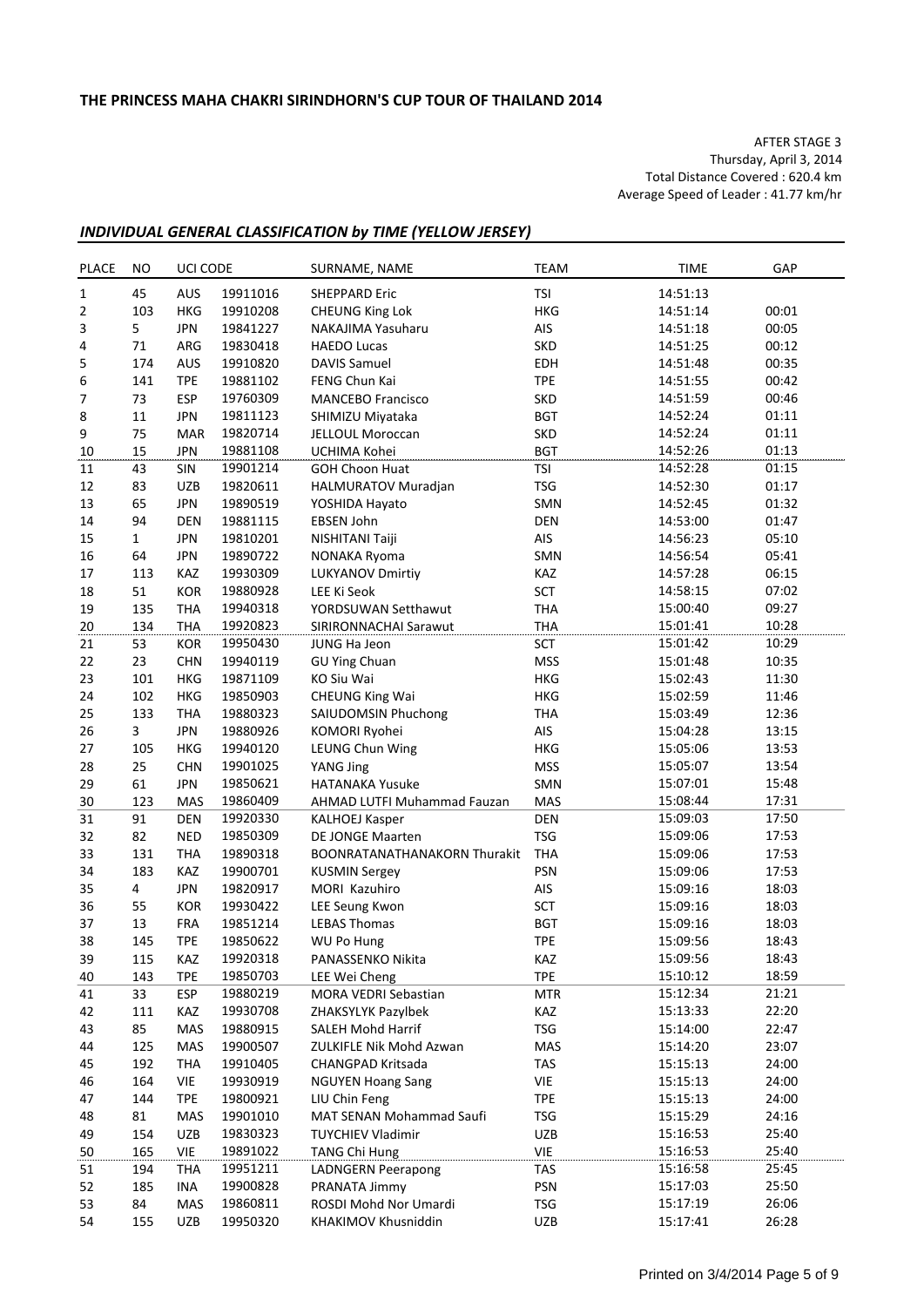| 55 | 181            | <b>KAZ</b> | 19870301 | <b>JUMABEKOV Nazar</b>            | <b>PSN</b> | 15:20:10 | 28:57 |
|----|----------------|------------|----------|-----------------------------------|------------|----------|-------|
| 56 | 191            | <b>THA</b> | 19860125 | <b>THANCHAI Tanasak</b>           | <b>TAS</b> | 15:21:41 | 30:28 |
| 57 | 63             | SIN        | 19880714 | LOW Darren                        | SMN        | 15:21:44 | 30:31 |
| 58 | 122            | MAS        | 19870726 | <b>MISBAH Muhamad Rauf Nur</b>    | MAS        | 15:21:49 | 30:36 |
| 59 | 24             | <b>CHN</b> | 19930309 | NI Yi Hui                         | <b>MSS</b> | 15:21:56 | 30:43 |
| 60 | 44             | SIN        | 19900828 | HO Jun Rong                       | <b>TSI</b> | 15:22:05 | 30:52 |
| 61 | 151            | <b>UZB</b> | 19950504 | <b>TULANOV Rasul</b>              | <b>UZB</b> | 15:22:55 | 31:42 |
| 62 | 112            | <b>KAZ</b> | 19940628 | <b>GAINEYEV Pobert</b>            | <b>KAZ</b> | 15:22:55 | 31:42 |
| 63 | 184            | <b>INA</b> | 19921127 | NUR ARIF PRAYOGA Dealton          | <b>PSN</b> | 15:22:58 | 31:45 |
| 64 | 162            | <b>VIE</b> | 19880712 | HO Van Phuc                       | <b>VIE</b> | 15:23:00 | 31:47 |
| 65 | 14             | <b>JPN</b> | 19911118 | <b>TERASAKI Takero</b>            | <b>BGT</b> | 15:23:05 | 31:52 |
| 66 | 12             | <b>JPN</b> | 19810217 | <b>INOUE Kazuo</b>                | <b>BGT</b> | 15:23:05 | 31:52 |
| 67 | 35             | <b>JPN</b> | 19920318 | <b>WADA Chikara</b>               | <b>MTR</b> | 15:24:57 | 33:44 |
| 68 | 121            | MAS        | 19931122 | AHMAD FUAT Ahmad Fahmi Farhan     | <b>MAS</b> | 15:25:48 | 34:35 |
| 69 | 52             | <b>KOR</b> | 19951031 | <b>HAM Seok Hyun</b>              | <b>SCT</b> | 15:27:46 | 36:33 |
| 70 | 95             | <b>DEN</b> | 19920427 | <b>SCHWARTZ Frederik</b>          | <b>DEN</b> | 15:27:46 | 36:33 |
| 71 | 163            | <b>VIE</b> | 19920309 | <b>HO Hoang Son</b>               | <b>VIE</b> | 15:27:46 | 36:33 |
| 72 | $\overline{2}$ | <b>JPN</b> | 19871122 | FUKUDA Shimpei                    | AIS        | 15:27:51 | 36:38 |
| 73 | 124            | MAS        | 19820407 | HASSAN Suhardi                    | MAS        | 15:27:51 | 36:38 |
| 74 | 195            | <b>THA</b> | 19910311 | RUANPAE Jakapan                   | <b>TAS</b> | 15:27:51 | 36:38 |
| 75 | 132            | <b>THA</b> | 19911018 | <b>LIPHONGYU Navuti</b>           | <b>THA</b> | 15:27:51 | 36:38 |
| 76 | 62             | <b>JPN</b> | 19890801 | <b>IRIBE Shotaro</b>              | <b>SMN</b> | 15:27:51 | 36:38 |
| 77 | 142            | <b>TPE</b> | 19850622 | HUANG Hsin Hua                    | <b>TPE</b> | 15:27:51 | 36:38 |
| 78 | 41             | <b>AUS</b> | 19910122 | <b>MULHERN Mitchell</b>           | <b>TSI</b> | 15:27:51 | 36:38 |
| 79 | 172            | <b>NZL</b> | 19850207 | <b>CALDER Logan</b>               | <b>EDH</b> | 15:29:15 | 38:02 |
| 80 | 21             | <b>CHN</b> | 19940303 | JIANG Zhi Hui                     | <b>MSS</b> | 15:29:46 | 38:33 |
| 81 | 161            | <b>VIE</b> | 19890924 | <b>BUI Minh Thuy</b>              | <b>VIE</b> | 15:29:52 | 38:39 |
| 82 | 93             | <b>DEN</b> | 19921121 | <b>MORTENSEN Mathias Lindberg</b> | <b>DEN</b> | 15:31:53 | 40:40 |
| 83 | 152            | <b>UZB</b> | 19951113 | DARMONOJ Jakhongir                | <b>UZB</b> | 15:31:58 | 40:45 |
| 84 | 114            | <b>KAZ</b> | 19920713 | <b>OMIRZAKOV Dias</b>             | <b>KAZ</b> | 15:32:14 | 41:01 |
| 85 | 42             | <b>AUS</b> | 19901011 | <b>BAYLY Cameron</b>              | <b>TSI</b> | 15:34:17 | 43:04 |
| 86 | 193            | <b>THA</b> | 19930411 | KAPUNYA Worayut                   | <b>TAS</b> | 15:35:58 | 44:45 |

## *OVERALL BEST ASEAN RIDERS (BLUE JERSEY)*

| <b>PLACE</b> | NO. |            | SURNAME, NAME | SURNAME, NAME                       | TEAM       | TIME     | <b>GAP</b> |
|--------------|-----|------------|---------------|-------------------------------------|------------|----------|------------|
| 1            | 135 | THA        | 19940318      | YORDSUWAN Setthawut                 | THA        | 15:00:40 |            |
| 2            | 134 | THA        | 19920823      | SIRIRONNACHAI Sarawut               | THA        | 15:01:41 | 01:01      |
| 3            | 133 | THA        | 19880323      | <b>SAIUDOMSIN Phuchong</b>          | THA        | 15:03:49 | 03:09      |
| 4            | 123 | <b>MAS</b> | 19860409      | AHMAD LUTFI Muhammad Fauzan         | MAS        | 15:08:44 | 08:04      |
| 5            | 131 | THA        | 19890318      | <b>BOONRATANATHANAKORN Thurakit</b> | THA        | 15:09:06 | 08:26      |
| 6            | 125 | <b>MAS</b> | 19900507      | <b>ZULKIFLE Nik Mohd Azwan</b>      | MAS        | 15:14:20 | 13:40      |
| 7            | 164 | <b>VIE</b> | 19930919      | <b>NGUYEN Hoang Sang</b>            | VIE        | 15:15:13 | 14:33      |
| 8            | 165 | <b>VIE</b> | 19891022      | <b>TANG Chi Hung</b>                | VIE        | 15:16:53 | 16:13      |
| 9            | 122 | <b>MAS</b> | 19870726      | <b>MISBAH Muhamad Rauf Nur</b>      | MAS        | 15:21:49 | 21:09      |
| 10           | 162 | <b>VIE</b> | 19880712      | HO Van Phuc                         | VIE        | 15:23:00 | 22:20      |
| 11           | 121 | <b>MAS</b> | 19931122      | AHMAD FUAT Ahmad Fahmi Farhan       | <b>MAS</b> | 15:25:48 | 25:08      |
| 12           | 163 | <b>VIE</b> | 19920309      | HO Hoang Son                        | VIE        | 15:27:46 | 27:06      |
| 13           | 124 | <b>MAS</b> | 19820407      | <b>HASSAN Suhardi</b>               | MAS        | 15:27:51 | 27:11      |
| 14           | 132 | THA        | 19911018      | LIPHONGYU Navuti                    | THA        | 15:27:51 | 27:11      |
| 15           | 161 | <b>VIE</b> | 19890924      | <b>BUI Minh Thuy</b>                | VIE        | 15:29:52 | 29:12      |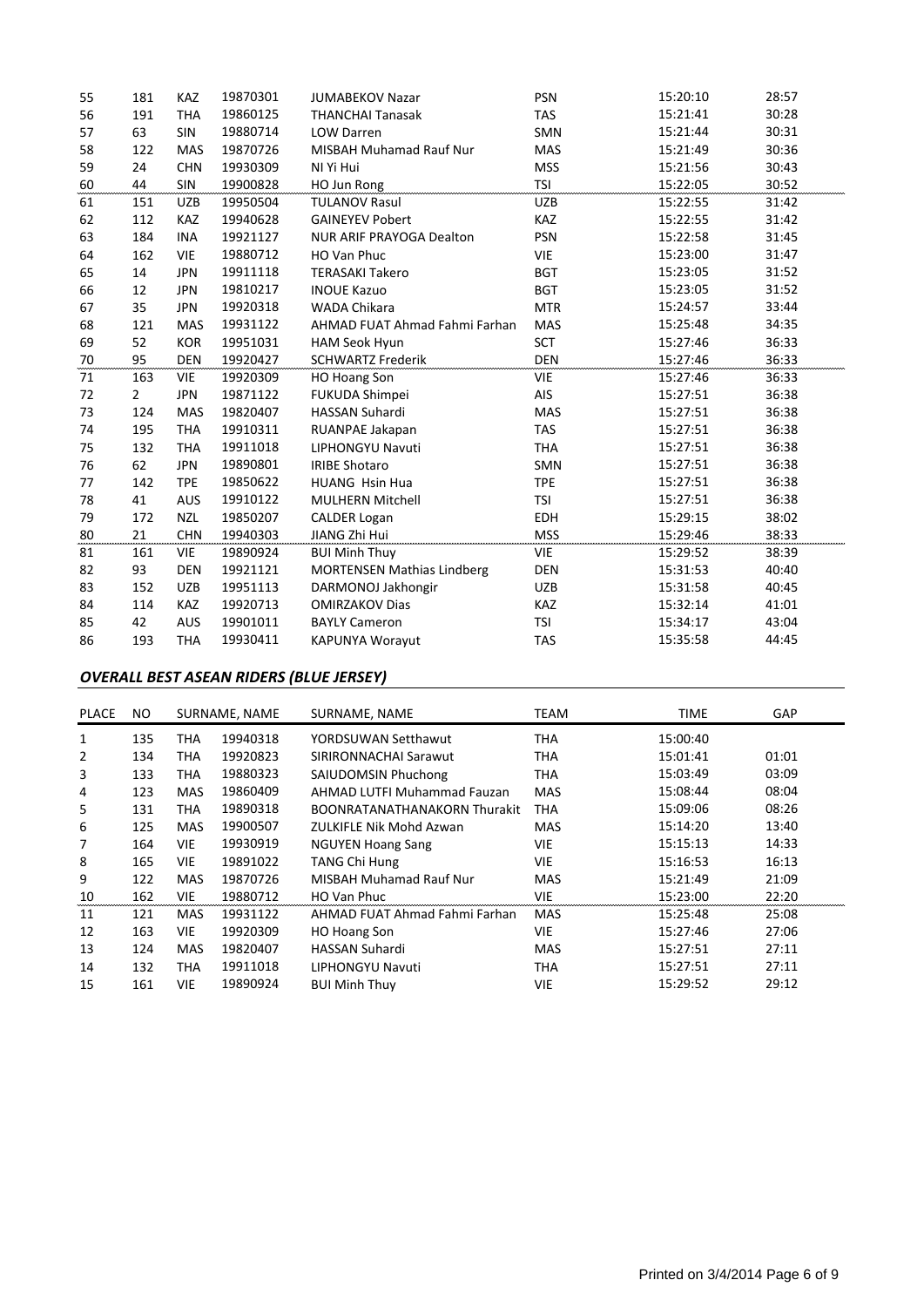# *TEAM GENERAL CLASSIFICATION by TIME*

| PLACE | <b>TEAM NAME</b>                           | <b>CODE</b> | <b>TIME</b> | <b>GAP</b> |
|-------|--------------------------------------------|-------------|-------------|------------|
|       |                                            |             | 44:36:06    |            |
| 1     | SKYDIVE DUBAI PRO CYCLING TEAM             | <b>SKD</b>  |             |            |
| 2     | AISAN RACING TEAM                          | AIS         | 44:43:54    | 07:48      |
| 3     | T-THAILAND                                 | THA         | 44:52:42    | 16:36      |
| 4     | BRIDGESTONE ANCHOR CYCLING TEAM            | <b>BGT</b>  | 44:54:06    | 18:00      |
| 5     | TERENGGANU CYCLING TEAM                    | <b>TSG</b>  | 44:54:55    | 18:49      |
| 6     | SHIMANO RACING TEAM                        | <b>SMN</b>  | 44:56:16    | 20:10      |
| 7     | TEAM HONG KONG-CHINA                       | <b>HKG</b>  | 44:57:02    | 20:56      |
| 8     | OCBC SINGAPORE CONTINENTAL CYCLING TEAM    | TSI         | 45:05:36    | 29:30      |
| 9     | SEOUL CYCLING TEAM                         | <b>SCT</b>  | 45:09:29    | 33:23      |
| 10    | CHINESE TAIPEI NATLONAL TEAM               | <b>TPE</b>  | 45:11:12    | 35:06      |
| 11    | KAZAKHSTAN TEAM                            | <b>KAZ</b>  | 45:20:34    | 44:28      |
| 12    | DANMARK NATIONAL TFAM                      | <b>DEN</b>  | 45:25:49    | 49:43      |
| 13    | <b>GIANT - CHAMPION SYSTEM PRO CYCLING</b> | <b>MSS</b>  | 45:28:48    | 52:42      |
| 14    | POLYGON SWEET NICE                         | <b>PSN</b>  | 45:37:17    | 1:01:11    |
| 15    | <b>MALAYSIA NATIONAL TEAM</b>              | <b>MAS</b>  | 45:40:06    | 1:04:00    |
| 16    | <b>VIETNAM NATIONAL TEAM</b>               | <b>VIE</b>  | 45:48:43    | 1:12:37    |
| 17    | <b>T-ALL STAR</b>                          | TAS         | 45:53:55    | 1:17:49    |
| 18    | UZBEKISTAN NATIONAL TEAM                   | <b>UZB</b>  | 45:56:51    | 1:20:45    |

# *TEAM GENERAL CLASSIFICATION by TIME for ASEAN TEAM*

| <b>PLACE</b>   | TEAM NAME                            | CODE                     | TIME                 | GAP   |
|----------------|--------------------------------------|--------------------------|----------------------|-------|
| $\overline{2}$ | T-THAILAND<br>MALAYSIA NATIONAL TEAM | <b>THA</b><br><b>MAS</b> | 44:52:42<br>45:40:06 | 47:24 |
| 3              | VIETNAM NATIONAL TEAM                | VIE                      | 45:48:43             | 56:01 |

# *ORDER of TEAM CAR for STAGE 4*

| Order | Team                                       |
|-------|--------------------------------------------|
| 1     | OCBC SINGAPORE CONTINENTAL CYCLING TEAM    |
| 2     | <b>TEAM HONG KONG-CHINA</b>                |
| 3     | AISAN RACING TEAM                          |
| 4     | SKYDIVE DUBAI PRO CYCLING TEAM             |
| 5     | EDDY HOLLANDS BICYCLE SERVICES             |
| 6     | CHINESE TAIPEI NATLONAL TEAM               |
| 7     | BRIDGESTONE ANCHOR CYCLING TEAM            |
| 8     | TERENGGANU CYCLING TEAM                    |
| 9     | SHIMANO RACING TEAM                        |
| 10    | DANMARK NATIONAL TEAM                      |
| 11    | <b>KAZAKHSTAN TEAM</b>                     |
| 12    | SEOUL CYCLING TEAM                         |
| 13    | T-THAILAND                                 |
| 14    | <b>GIANT - CHAMPION SYSTEM PRO CYCLING</b> |
| 15    | <b>MALAYSIA NATIONAL TEAM</b>              |
| 16    | <b>POLYGON SWEET NICE</b>                  |
| 17    | <b>MATRIX POWERTAG</b>                     |
| 18    | <b>T-ALL STAR</b>                          |
| 19    | <b>VIETNAM NATIONAL TEAM</b>               |
| 20    | UZBEKISTAN NATIONAL TEAM                   |
|       |                                            |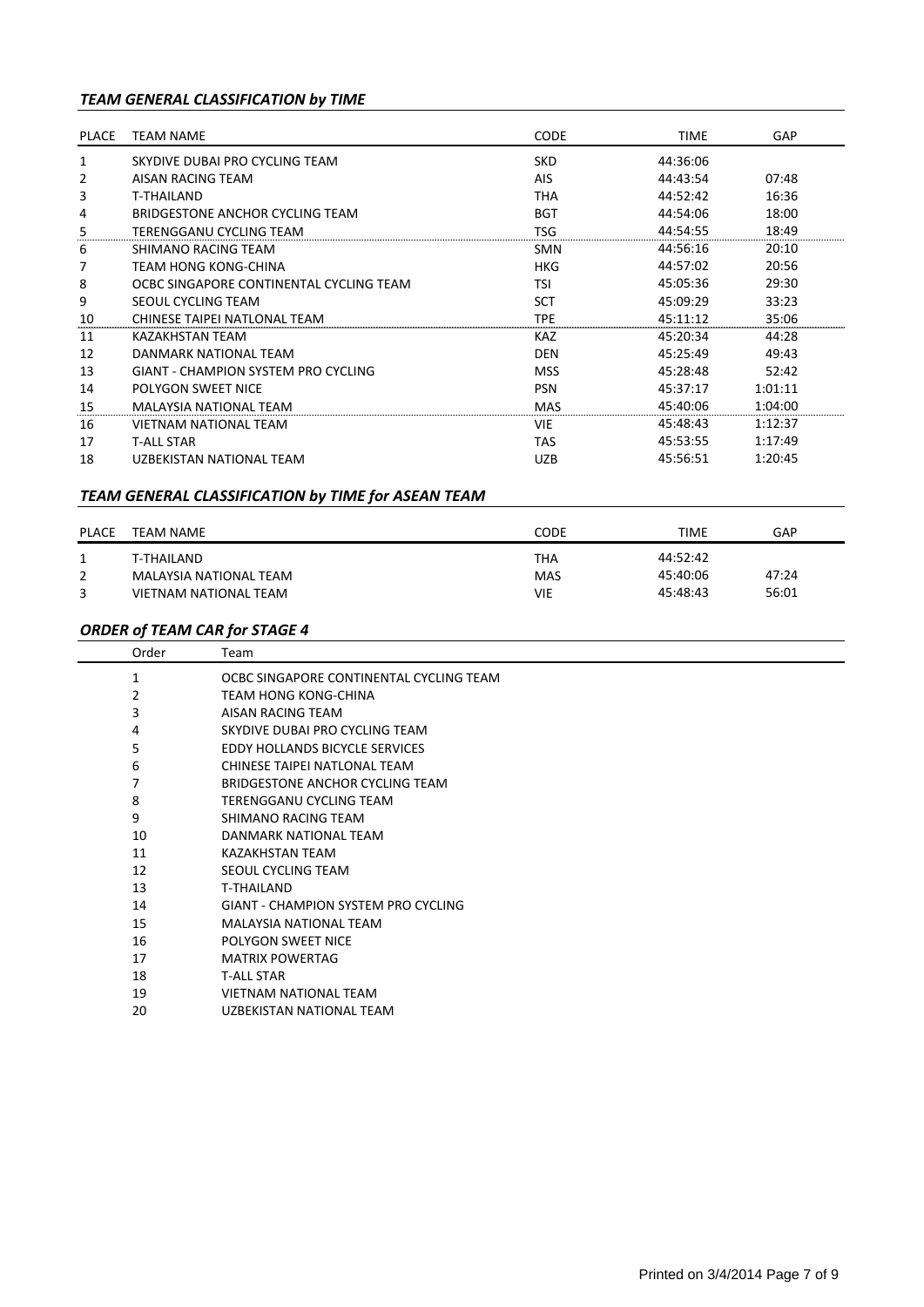STAGE 3 ‐ Sukhothai ‐ Lampang Thursday, April 3, 2014

## *POINTS CLASSIFICATION (GREEN JERSEY)*

| <b>STAGE</b>               |     |                             |             |                |            | <b>OVERALL</b> |                |                             |             |                |
|----------------------------|-----|-----------------------------|-------------|----------------|------------|----------------|----------------|-----------------------------|-------------|----------------|
| PLACE NO                   |     | SURNAME, NAME               | <b>TEAM</b> | POINTS BONUSES |            | PLACE NO       |                | SURNAME, NAME               | <b>TEAM</b> | <b>POINTS</b>  |
| <b>INTERMEDIATE SPRINT</b> |     |                             |             | $\mathbf{1}$   | 71         | <b>HAEDOL</b>  | <b>SKD</b>     | 31                          |             |                |
| at 53.95 km                |     |                             |             |                |            | $\overline{2}$ | 103            | <b>CHEUNG K</b>             | <b>HKG</b>  | 30             |
| $\mathbf{1}$               | 191 | THANCHAI T                  | <b>TAS</b>  | 3              | 03         | 3              | 5              | NAKAJIMA Y                  | AIS         | 29             |
| $\overline{2}$             | 184 | NUR ARIF PRAYOGA D PSN      |             | $\overline{2}$ | 02         | 4              | 73             | <b>MANCEBOF</b>             | <b>SKD</b>  | 26             |
| 3                          | 134 | SIRIRONNACHAI S             | <b>THA</b>  | $\mathbf{1}$   | 01         | 5              | 45             | <b>SHEPPARD E</b>           | <b>TSI</b>  | 26             |
|                            |     |                             |             |                |            | 6              | 51             | LEE K                       | SCT         | 22             |
| at finish line             |     | $\overline{7}$              | 141         | <b>FENG C</b>  | <b>TPE</b> | 21             |                |                             |             |                |
| $\mathbf{1}$               | 141 | <b>FENG C</b>               | <b>TPE</b>  | 16             | 10         | 8              | 43             | GOH C                       | <b>TSI</b>  | 15             |
| 2                          | 45  | <b>SHEPPARD E</b>           | <b>TSI</b>  | 14             | 06         | 9              | 133            | SAIUDOMSIN P                | THA         | 15             |
| 3                          | 123 | AHMAD LUTFI M               | MAS         | 13             | 04         | 10             | 25             | YANG J                      | <b>MSS</b>  | 15             |
| 4                          | 73  | <b>MANCEBO F</b>            | <b>SKD</b>  | 12             |            | 11             | 113            | LUKYANOV D                  | KAZ         | 14             |
| 5                          | 103 | <b>CHEUNG K</b>             | <b>HKG</b>  | 11             |            | 12             | 123            | AHMAD LUTFI M               | MAS         | 13             |
| 6                          | 5   | <b>NAKAJIMA Y</b>           | AIS         | 10             |            | 13             | 85             | SALEH M                     | <b>TSG</b>  | 12             |
| 7                          | 43  | GOH C                       | <b>TSI</b>  | 9              |            | 14             | 174            | DAVIS <sub>S</sub>          | <b>EDH</b>  | 11             |
| 8                          | 192 | <b>CHANGPAD K</b>           | TAS         | 8              |            | 15             | 65             | YOSHIDA H                   | SMN         | 11             |
| 9                          | 81  | <b>MAT SENAN M</b>          | <b>TSG</b>  | $\overline{7}$ |            | 16             | 145            | WU P                        | <b>TPE</b>  | 10             |
| 10                         | 23  | <b>GUY</b>                  | <b>MSS</b>  | 6              |            | 17             | 11             | SHIMIZU M                   | <b>BGT</b>  | 9              |
| 11                         | 82  | DE JONGE M                  | <b>TSG</b>  | 5              |            | 18             | 75             | <b>JELLOUL M</b>            | <b>SKD</b>  | 8              |
| 12                         | 91  | <b>KALHOEJ K</b>            | <b>DEN</b>  | 4              |            | 19             | 192            | <b>CHANGPAD K</b>           | <b>TAS</b>  | 8              |
| 13                         | 133 | SAIUDOMSIN P                | THA         | 3              |            | 20             | 15             | <b>UCHIMA K</b>             | <b>BGT</b>  | 7              |
| 14                         | 134 | SIRIRONNACHAI S             | <b>THA</b>  | 2              |            | 21             | 81             | <b>MAT SENAN M</b>          | <b>TSG</b>  | 7              |
| 15                         | 131 | <b>BOONRATANATHANAK THA</b> |             | $\mathbf{1}$   |            | 22             | $\overline{2}$ | <b>FUKUDA S</b>             | AIS         | 7              |
|                            |     |                             |             |                |            | 23             | 23             | <b>GUY</b>                  | <b>MSS</b>  | 6              |
|                            |     |                             |             |                |            | 24             | 83             | <b>HALMURATOV M</b>         | <b>TSG</b>  | 5              |
|                            |     |                             |             |                |            | 25             | 82             | DE JONGE M                  | <b>TSG</b>  | 5              |
|                            |     |                             |             |                |            | 26             | 105            | LEUNG C                     | <b>HKG</b>  | 4              |
|                            |     |                             |             |                |            | 27             | 91             | <b>KALHOEJ K</b>            | DEN         | 4              |
|                            |     |                             |             |                |            | 28             | 161            | <b>BUIM</b>                 | VIE         | 4              |
|                            |     |                             |             |                |            | 29             | 191            | <b>THANCHAIT</b>            | <b>TAS</b>  | 3              |
|                            |     |                             |             |                |            | 30             | 134            | SIRIRONNACHAI S             | <b>THA</b>  | 3              |
|                            |     |                             |             |                |            | 31             | 154            | <b>TUYCHIEV V</b>           | <b>UZB</b>  | 3              |
|                            |     |                             |             |                |            | 32             | 94             | <b>EBSEN J</b>              | <b>DEN</b>  | 2              |
|                            |     |                             |             |                |            | 33             | 184            | NUR ARIF PRAYOGA D          | <b>PSN</b>  | $\overline{2}$ |
|                            |     |                             |             |                |            | 34             | 193            | <b>KAPUNYA W</b>            | <b>TAS</b>  | 2              |
|                            |     |                             |             |                |            | 35             | 135            | YORDSUWAN S                 | <b>THA</b>  | $\mathbf{1}$   |
|                            |     |                             |             |                |            | 36             | 131            | <b>BOONRATANATHANAK THA</b> |             | $\mathbf{1}$   |
|                            |     |                             |             |                |            | 37             | 115            | PANASSENKO N                | KAZ         | 1              |

#### *MOUNTAIN PRIMES*

**STAGE**

| SURNAME, NAME<br>PLACE NO | TFAM | POINTS BONUSES |
|---------------------------|------|----------------|
|---------------------------|------|----------------|

## **KOM**

| at @153.40 km (540m) |  |               |            |  |  |  |
|----------------------|--|---------------|------------|--|--|--|
|                      |  | 45 SHEPPARD E | TSI        |  |  |  |
|                      |  | 103 CHEUNG K  | HKG        |  |  |  |
| ₹                    |  | 13 IFRAST     | <b>BGT</b> |  |  |  |